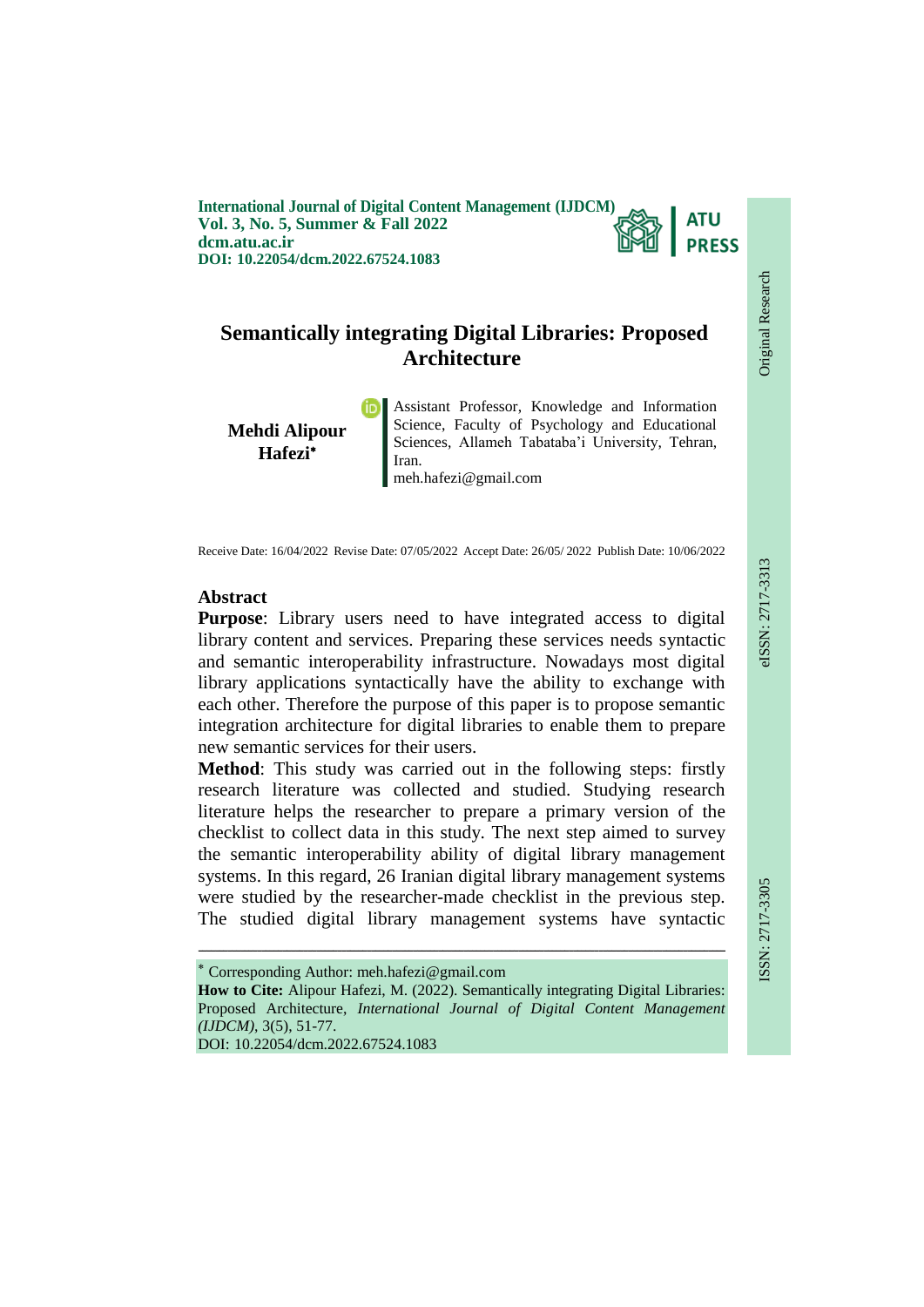interoperability functionalities. Then this study's semantic integration architecture was proposed according to the analysis and results of the study. Finally, the "demonstration" method was used to assess the proposed architecture.

**Findings**: Findings showed that studied digital library management systems focused on textual materials and paid very little attention to other library information resource formats. Moreover, in many cases, the studied digital library systems did not fill the contents of semantically needed metadata fields. On average, they attempt to document metadata fields such as subject and keywords, by existing reference materials such as Library of Congress Subject Headings and subjective thesauruses that they needed.

**Conclusion**: According to the findings, the architecture of the semantic integration model based on the results of this study was proposed with three data, inference machine, and application layers.

**Keywords:** Semantic interoperability, Digital libraries, Integration.

# **1. Introduction**

Information and Communication Technology (ICT) facilitate producing and publishing of information for everyone. Given the possibility of producing and publishing content on the web, managing them has become a major challenge. Based on this challenge, the general consequence of this facilitation of dissemination is the acceleration of the flow of information in the digital environment. A huge amount of information and information resources currently exist, and as Bornmann and Mutz reported the growth rate of scientific publication up to 2012 was 8 to 9 percent (Bornmann & Mutz, 2014). Consequently, identifying and making access to information became a major challenge for users.

The development of general and specialized search engines on the web is a pragmatic solution to overcome the mentioned challenge. Moreover, activities of systems, such as OCLC, to establish big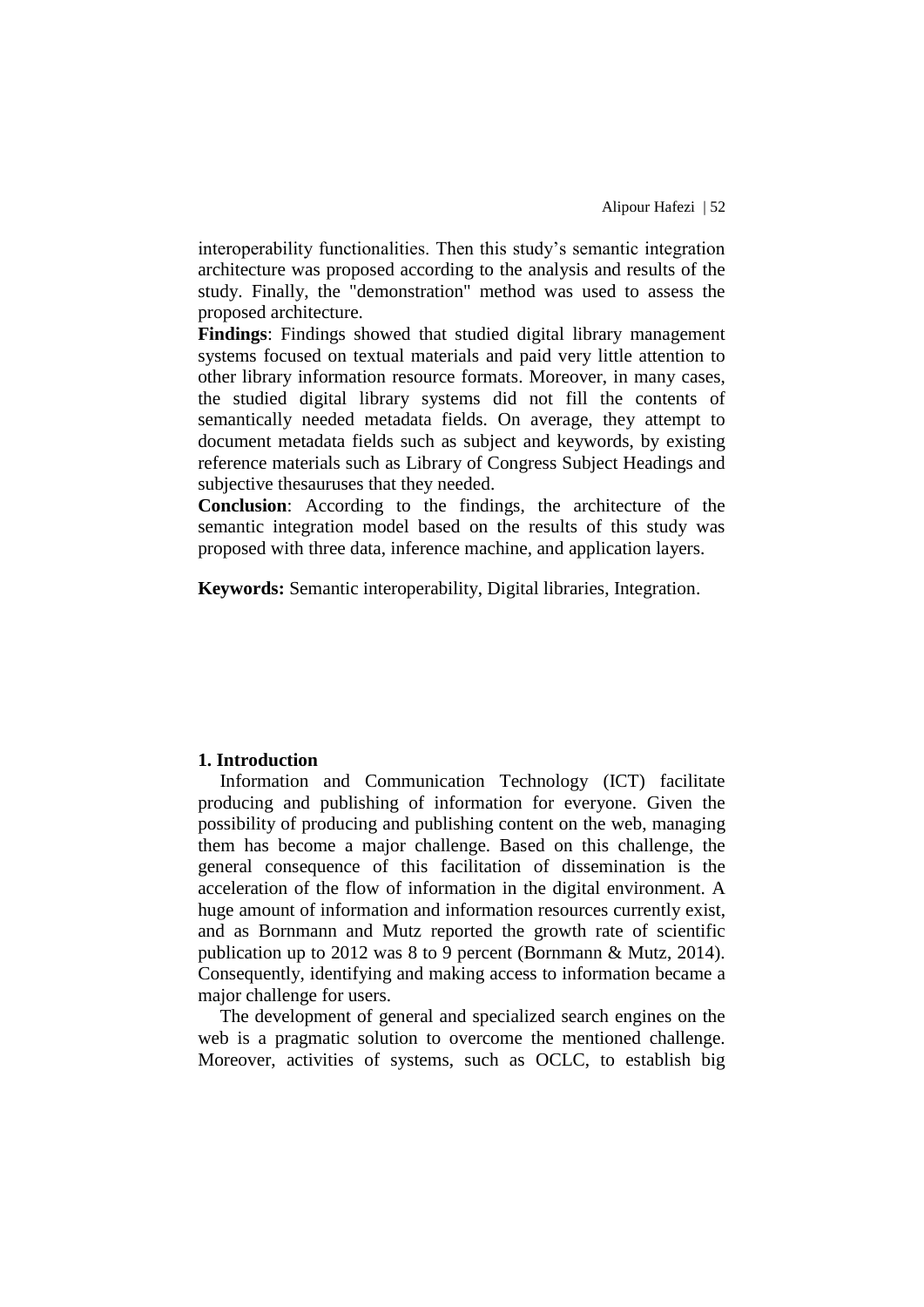repositories or warehouses to manage digital information and facilitate their access are on this path. On the other hand, some organizations and companies, such as big publishers like IEEE, and Emerald. Etc., attempt to manage their publications in warehouses and some other enterprises try to collect and serve other organizations' publications (such as NDLTD) in one repository and make them accessible for users. The main issues in creating access to these reservoirs are the high cost of access and their dispersion. In this fairground, libraries are a part of the process of making access to information materials. Libraries try to make access to various types of information repositories for their users. The low cost or free use of libraries has made them an important source of access to information. But in terms of access to information, the diversity of repository systems from publishers to brokers and libraries remains a challenge. Consider a person with information needs, who require access to information or information materials. The first tool that most people try to use at first glance is public or less often specialized web search engines. But in the case of scientific resources, these tools cannot be useful enough because of their limitation in coverage and their limitation on public resources. Most scientific resources would not be retrieved by web search engines, because of their limited access to index commercial scientific databases. In these cases, people will not make access to their needed information materials; even in some cases, they will not be aware of their existence (Mai, 2003). Certainly parts of these users are researchers and scientists and this situation has a direct negative effect on their research results. In practice, this statute is more pronounced in developing countries. One of the results of this constraint may lead to duplicate research or starting new projects without referring to some related literature. Therefore, this limitation affects the results of future research.

In this regard, the main mission of libraries is to create quick, easy, and accurate access to worthwhile information resources (Wallace, 2004). With the advent of the Web, libraries attended quickly to the web environment and offer their services and information materials through it. Following these developments and applying ICT technologies, we saw new versions of libraries that digitally provide their content and services entitled digital libraries (DLs) (Lesk, 1997). The informal definition of DL is that they are libraries that store their content in digital formats and provide them to their users in a digital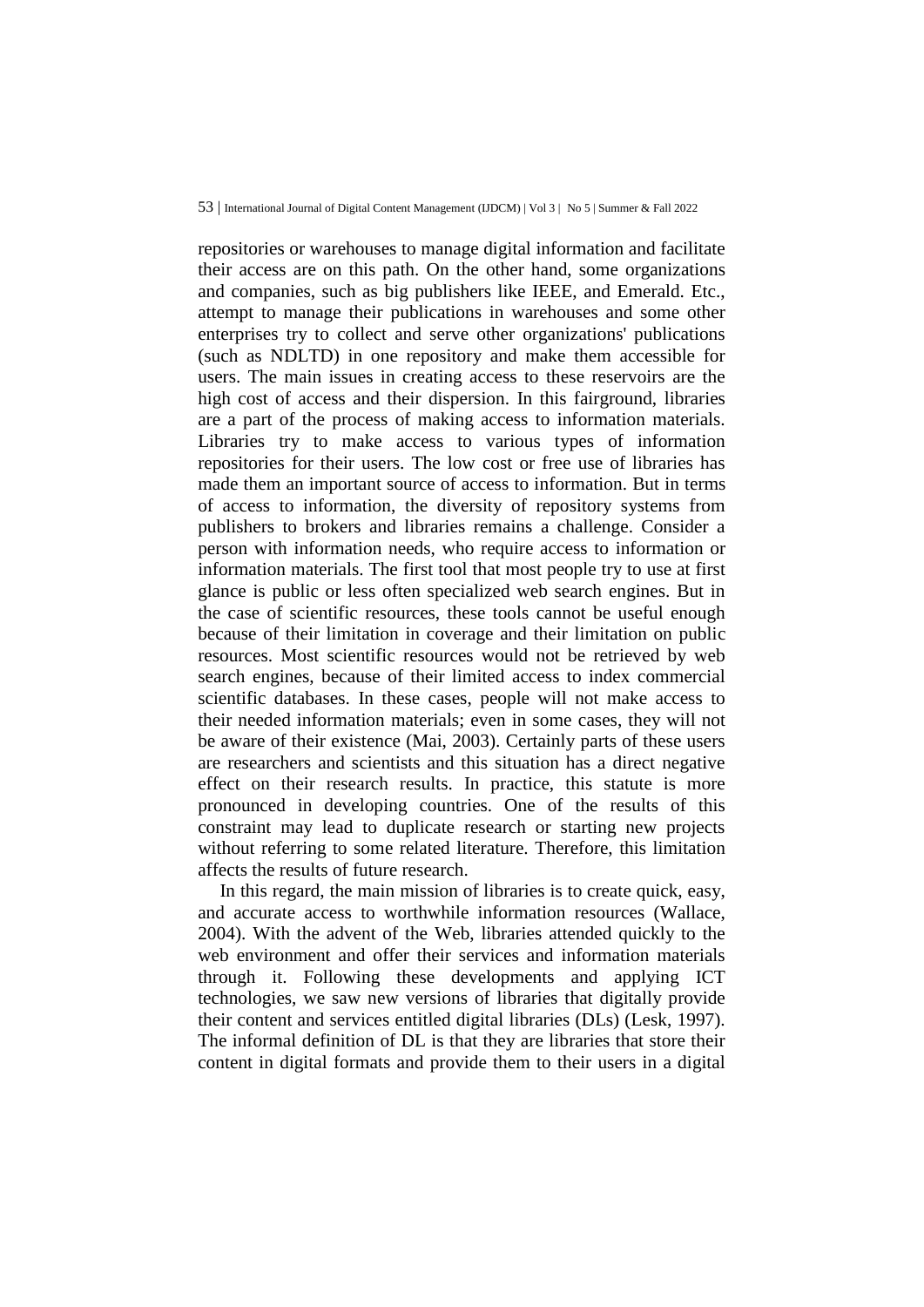environment and through information networks, along with library services. (Arms W., 2000).

Now DLs are in progress and as a result, we encounter with many scattered DLs all over the world. Factually researchers need to access the subjective DLs and related repositories to have a holistic view of their research domains. In such situations, the main issue is the existence of multiple DLs as separate islands without any connections between them. Nowadays making integrated access to information and information resources seems vital. So it is essential to establish connections among DLs and other scientific repositories. Enforcement strategy in this area attempts to reduce users' efforts to identify and retrieve their needed information. At the moment users do not have enough time and patience to separately refer to repositories and DLs to access their needed information. In most cases being aware of all of the existing information, and repositories are impossible. Therefore the practical solution is to integrate DLs and information repositories to present advanced and integrated services.

Nowadays users need to retrieve their needed information semantically from DL systems. We saw that the web path of development in web 3.0 is allocated to the semantic web. Therefore, users with no or limited ability of semantic knowledge refer to data repositories and request semantic retrieval. In this regard, DLs should prepare semantic retrieval services for their users. This service would be complicated when we try to add it to the integrated systems. In other words, preparing semantic integration by disparate DLs need a complicated method and architecture.

Interoperability factually is the opportunity for information exchange and integration in and among communities and applications (Arms, et al., 2002) (Chen H., 1999) (Moen, 2001) (Tennant, 2001)(Zeng & Chan, 2004). To prepare interoperability services, we need to connect repositories to work as a net. Information systems firstly should connect physically or conceptually. Afterward, we can offer value-added services on it. One such important service is preparing semantically connected repositories. In other words, interoperability in DLs includes syntactic and semantic interoperability (Shen, 2006). In practice, syntactic interoperability should be based on creating integration in DLs. After preparing syntactic interoperability, we can develop semantic interoperability to improve the quality of integrated services (Martínez-Costa,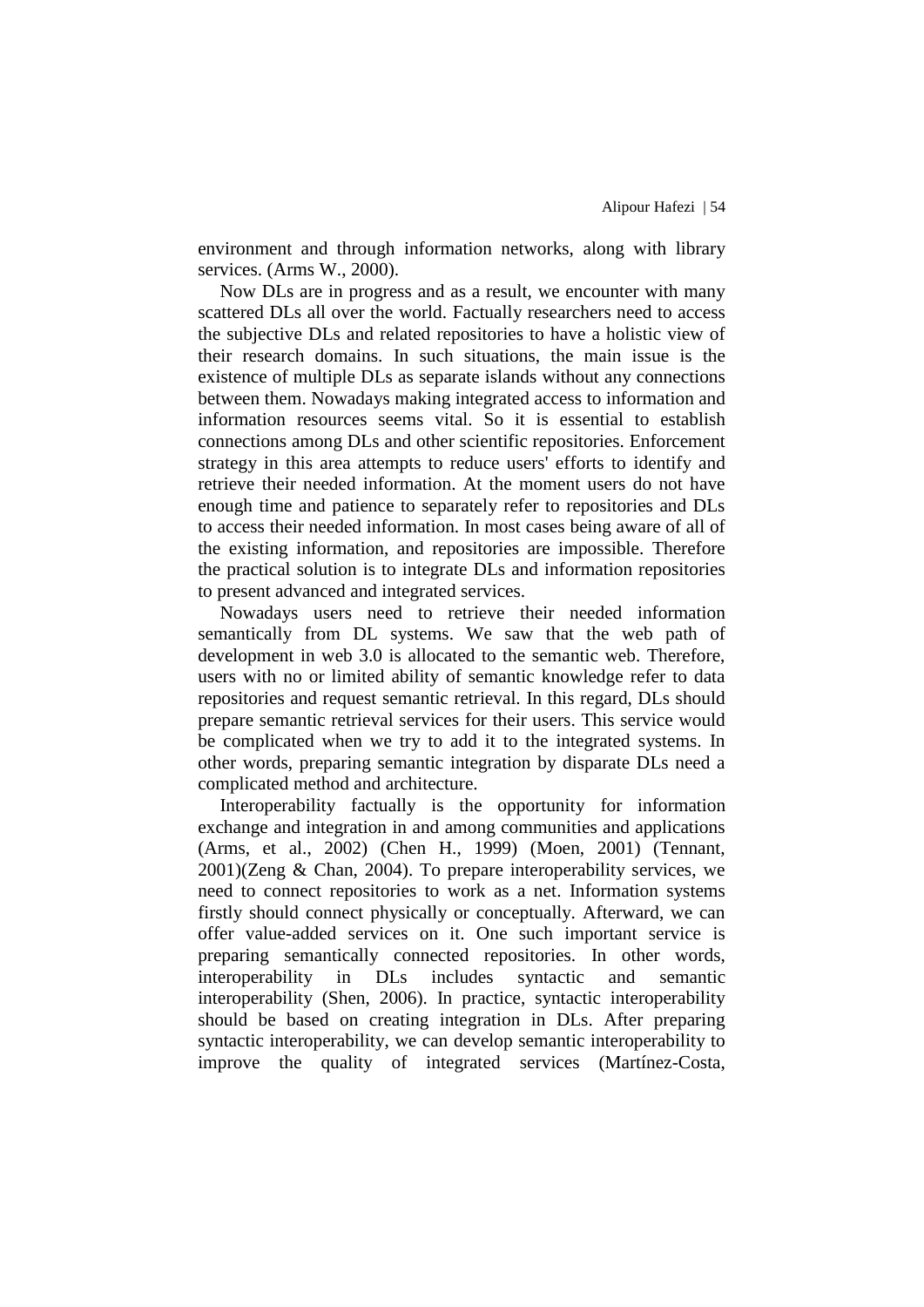Menárguez-Tortosa, & Tomás Fernández-Breis, 2013). Semantic interoperability is the ability of information systems to exchange information based on shared, pre-established, and negotiated meanings of terms and expressions (Veltman, 2001) (Loutas, Kamateri, & Tarabanis, 2011). According to the mentioned definition of the semantic level of interoperability, we need to make semantic relations between terms and expressions.

The main purpose of this study is to propose semantic integration architecture to enable distributed digital libraries in preparing new semantic services for their users. Therefore, this study surveys the methods of making semantic interoperability in DL systems. Then according to the current situation of DLs in the field of semantic interoperability, a suitable architecture was proposed in this paper. In this way, the following sections are devoted to studying the literature. The methodology of doing this study is the next section. Afterward, the proposed architecture was presented and finally, the architecture was assessed.

### **2. Literature Review**

Interoperability is a general domain in integrating computer systems. Each administrative domain that needs to prepare integrated access to its content and services, requires interoperability functions. A study on this subject shows that diverse domains such as Banking, Health services, E-commerce, M-commerce, DLs, and so on, apply interoperability techniques to exchange data between disparate and distributed computer systems. Requirements to prepare integrated access to information resources and their digital contents in scattered DLs show the importance of this operation, and interoperability, for DLs. For instance, union catalogs such as Worldcat, provided by OCLC, were developed to achieve this goal at the metadata level. Moreover, a study in semanticist integration of information systems, shows that research projects and studies have been performed since 1985, and according to retrieved resources in this study, so far 29 research papers have been carried out in this research domain.

Some research projects allocated to applicable tools such as WordNet (Szyma´nski, 2011), Ontology or RDF (Chen, Finin, & Joshi, 2003) (Vetere & Lenzerini, 2005) (Hunter, 2003) (Sahay, Zimmermann, Fox, Polleres, & Hauswirth, 2013) (Chen Y.-N., 2015) (Agosti, Ferro, & Silvello, 2016), linked data technology (Bizer,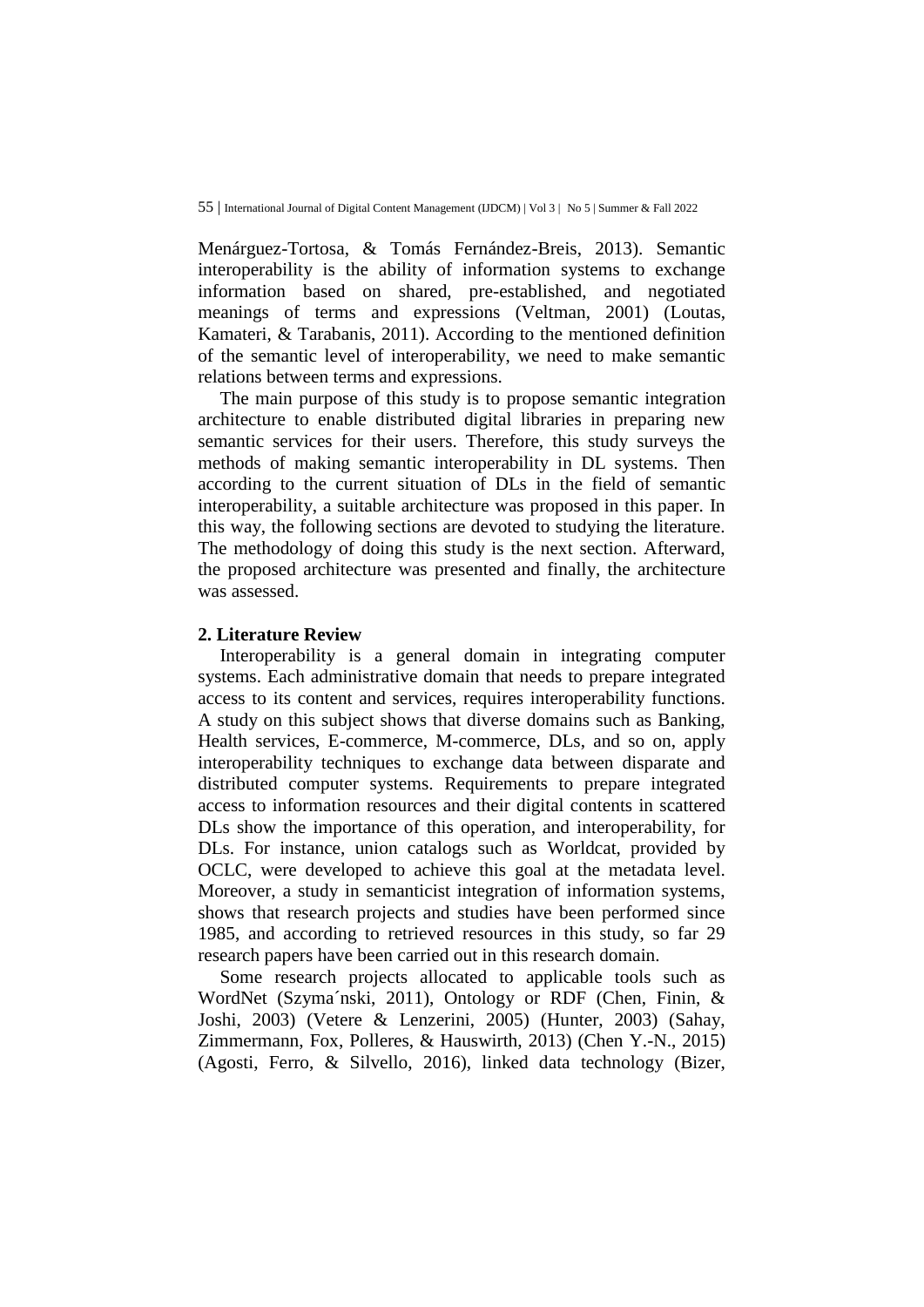Heath, & Berners-Lee, 2009) (Bizer, 2009) (Moon & Han, 2016)(Hidalgo-Delgado, Xu, Jes us Mari no-Molerio, Febles-Rodr ́ıguez, & Abel Leiva-Mederos, 2019), and intelligent techniques (Martín, León, & López, 2015) that are used in making semantic integration. Some others were sub-collections of larger projects that were related to library information exchange and semantic integration. DELOS (DELOS, 2004) and Telematics for library programs (2000) are examples of these kinds of projects. Telematics includes 102 subprojects in four main categories. One of the objectives of this macro project is related to networking libraries. Five cases of these projects were related to interoperability, but no one of them was related to semantic integration.

One of the sub-categories of the DELOS project was related to semantic interoperability. The related project was named "Semantic Interoperability in DL Systems" which was performed in 2005. In the mentioned project data structure, categorical data, and factual data were mentioned as levels of semantic interoperability in DLs. Also, the six following domains proposed for semantic interoperability: standards, core ontology, knowledge organization systems, semantic services such as metadata and registration terms, the role of architecture, and infrastructures such as syntactic coding, identifiers, protocols, and web service semantic descriptions (DELOS, 2005).

Another research is a project that covered semantic interoperability in the case of Electronic Health Records (EHR). The proposed architecture in this project includes five layers: Layer 1 is allocated to structured heterogeneous data; Layer 2 is for semantic mapping; Layer 3 covered semantic mediator; Layer 4 includes virtual homogeneous data, and finally Layer 5 is related to the Application layer. Moreover, this study describes the challenges of each layer in the demonstrated architectural model (Martinez-costa, Kalra, & Schulz, 2014).

Some other researchers were case studies such as Chan (2004), Warren and Alsmeyer (2005), Guha (2006), Issac, Schlobach, Matthezing, and Zinn (2008) (Mayer, Stumptner, Grossmann, & Jordan, 2013) (Nisheva-Pavlova, Shukerov, & Pavlov, 2015), (Ahmad Khan & Bhatti, 2018) (Fafalios, et al., 2021). For instance, Issac, Schlobach, Matthezing, and Zinn (2008) studied cultural heritage by presenting controlled vocabularies. Others were related to using specific techniques such as RDF (Han, 2006) or other related standards (Macedo & Isaías, 2013) some others were allocated to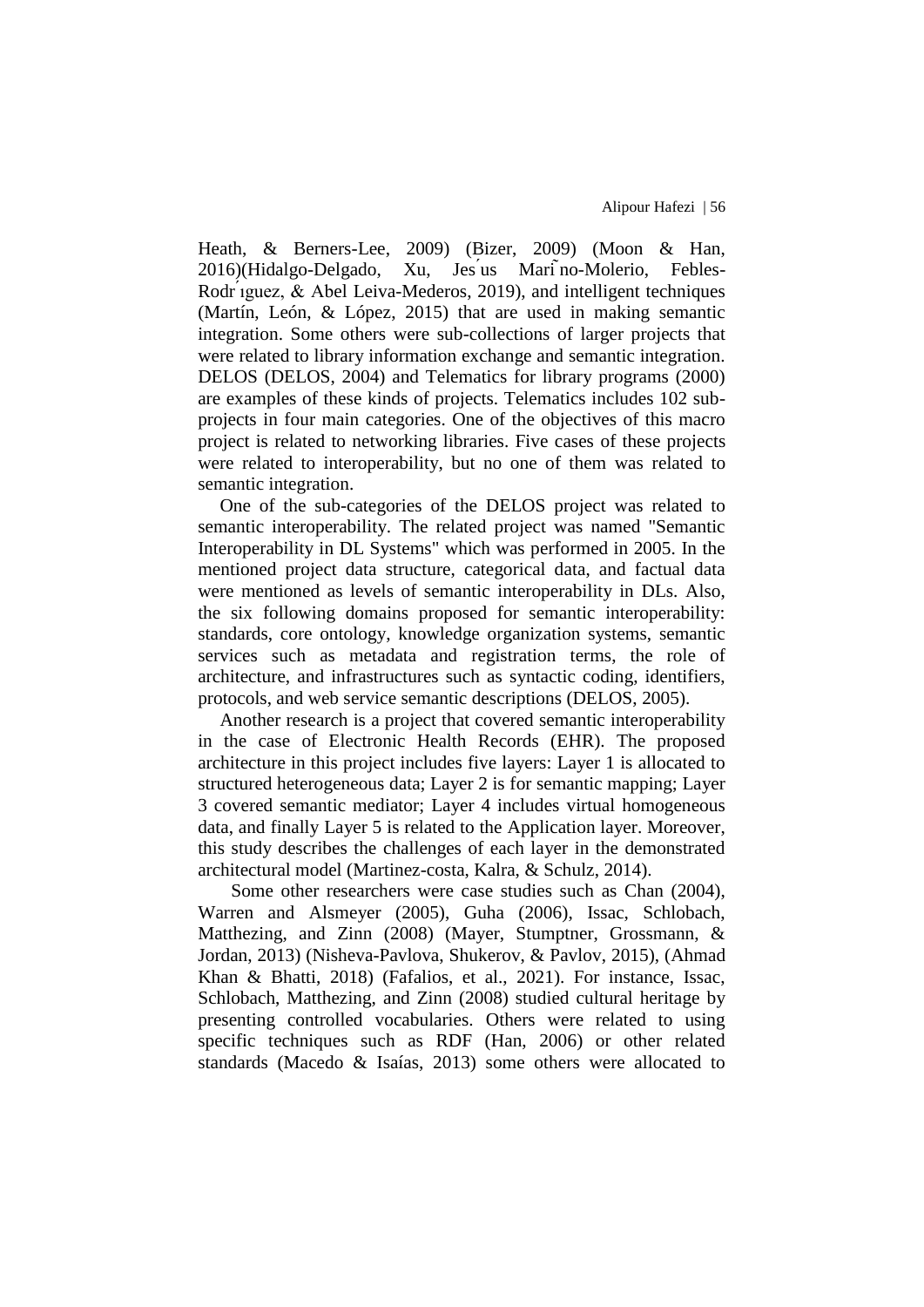introducing the specific models in semantic retrieval (Huang, Ke, & Yang, 2005) (Pasad & Madalli, 2008), and some others were related to integrating methods and reducing complexity in integration by using reduce the ambiguity of words method and reclassifying resources (Mayer, Mutschke, & Petras, 2008).

One of the important and highly relevant concepts to semantic interoperability in DLs is Linked data. Linked data is about using the Web to create typed links between data from different sources (Bizer, Heath, & Berners-Lee, 2009) (Hidalgo-Delgado, Xu, Jes us Mari no-Molerio, Febles-Rodr ́ıguez, & Abel Leiva-Mederos, 2019). It uses URI<sup>1</sup>, HTTP<sup>2</sup> and RDF<sup>3</sup> technology to linked data on the Web (Klyne & Carroll, 2004) (Berners-Lee, 2009). One of the projects in this domain is the Linking Open Data (LOD) project (2013).

The main goal of this project is to bootstrap the Web of data by identifying existing data sets that are available under open licenses, converting these to RDF according to the Linked Data principles, and publishing them on the Web (Bizer, Heath, & Berners-Lee, Linked Data - The Story So Far, 2009).



**Figure 1. Status of research projects in semantic interoperability**

ـــــــــــــــــــــــــــــــــــــــــــــــــــــــــــــــــــــــــــــــــــــــــــــــــــــــــــــــــــــــــــــ

<sup>&</sup>lt;sup>1</sup> Universal Resource Identifier

<sup>2</sup> Hyper Text Transfer Protocol

<sup>&</sup>lt;sup>3</sup> Resource Description Framework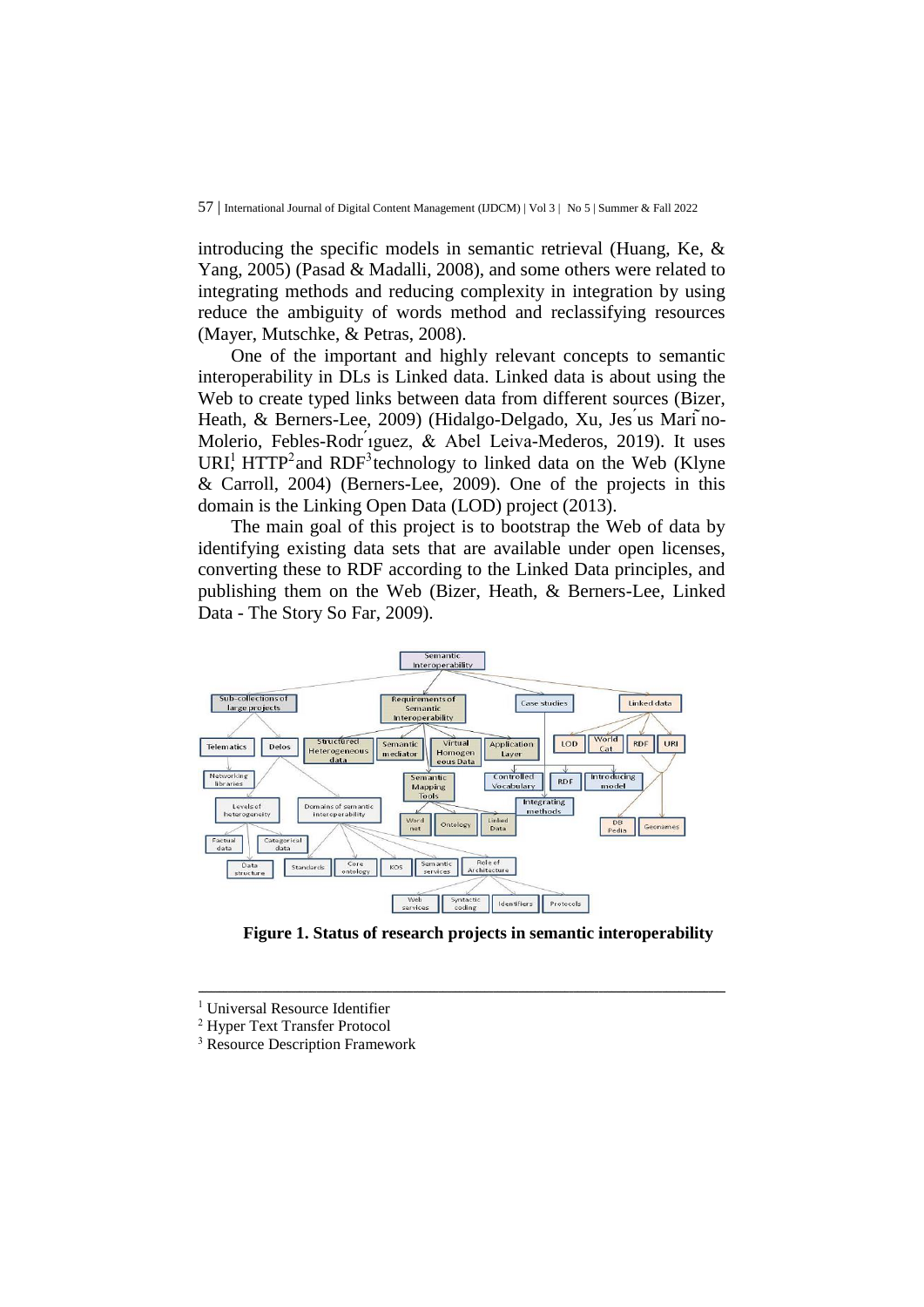Now many large databases such as DBpedia (DBpedia, 2014), Geonames (GeoNames Ontology, 2012), and so on present their data by using URI and RDF and take part in this project (SweoIG/TaskForces/CommunityProjects/LinkingOpenData, 2013).

Moreover, OCLC start to use linked data and has created work descriptions for bibliographic resources found in the WorldCat. They bring together multiple manifestations of work into one logical authoritative entity. As mentioned on the website this is the first step in what will be an evolutionary and revolutionary journey, to provide interconnected linked data views of the rich entities (works, places, concepts, people, organizations, and events) captured in the vast shared collection of bibliographic records that make up WorldCat (Data Strategy and Linked Data, 2014).

Figure 1 shows that the research can be clustered into 4 categories, Sub-collections of large projects, Requirements of semantic interoperability, Case studies, and Linked Data. Telematics and DELOS are two mega projects that in some cases address semantic interoperability. DELOS project refers to levels and domains of semantic interoperability. They pay just attention to the role of architecture in semantic interoperability. Projects in the requirements of semantic interoperability demonstrate the five data structures, semantic mediators and tools, and application layers. Case study research allocated more to the controlled vocabulary, integrating methods, RDF, and in some cases introducing models. Finally linked data projects try to show the application of linked data and needed tools such as DB Pedia and Geonames.

All, a study in the literature demonstrates that making integrated access to information services is extremely important, especially in the healthcare domain. Also even though studied researchers use a suitable model in preparing semantic interoperability, no one of them offered a model or even resulted to propose architecture. Also, studied projects use their business model and do not publish their applied architecture. Moreover, the LOD project is the only project that is used to connect data and documents to link the Web published data. Also, OCLC newly started to link their bibliographic data, and metadata, on the Woldcat. Therefore this study tried to propose semantic interoperability architecture for DLs in a specific area based on a study of the current status of DLs. So according to the literature, this study tries to answer the following questions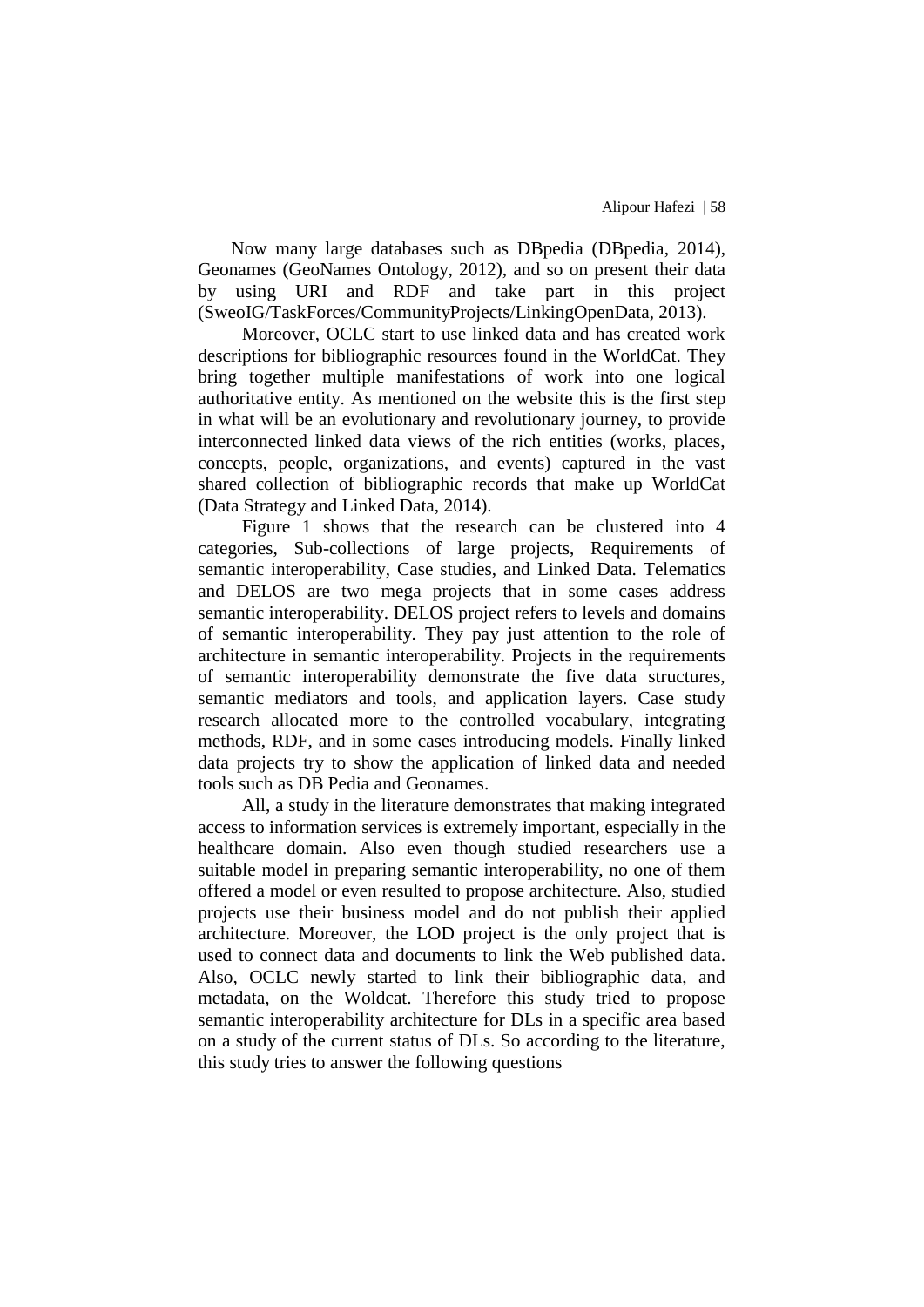1. How is the status of semantic metadata fields in studied DLs?

2. How is the status of documenting metadata fields in studied  $DIs?$ 

3. How would be the architecture of semantic integration in studied DLs?

### **3. Methodology**

To achieve the main purpose of the study, related databases, journals, and operational and research papers were surfed and studied primarily. Also, their references were checked to find more related research resources. In this step, the main goal was to identify the status of research and projects in DLs semantic integration. Therefore, related concepts to semantic interoperability architecture are marked and deeply studied to extract the main needed idea. Also, this step helps us to create the initial version of the checklist that is completed and used in the next step to collect data.

The next step was related to studying the current status of DLs in the semantic integration domain. The suitable research method that can be used in this step was a descriptive survey. Hence this method was applied to recognize the circumstance of DLs from the semantic integration perspective. Studying the current status needs the researcher to refer to DL's website and collect data. In this way, a researcher-made checklist is prepared and used to collect data. The checklist as mentioned was based on the literature study. The main issue that was taken into consideration was the ways of filling metadata fields by DLs. The checklist was examined by specialists according to research objectives. Therefore, the validity of the checklist was obtained by experts in the field of meaning and semantics in information systems. In this regard, six experts in the field of linguistics, library and information science, and computer science identified and justified the purposes of the study. Some modifications were made to the checklist based on the expert's suggestions. Consequently, the final version of the checklist was prepared.

The current status of Iranian DLs was studied by the checklist as a sample case. These cases were selected because of their being accessible to researchers and having the ability of syntactic interoperability based on the prior study (Alipour-Hafezi, Horri, Shiri,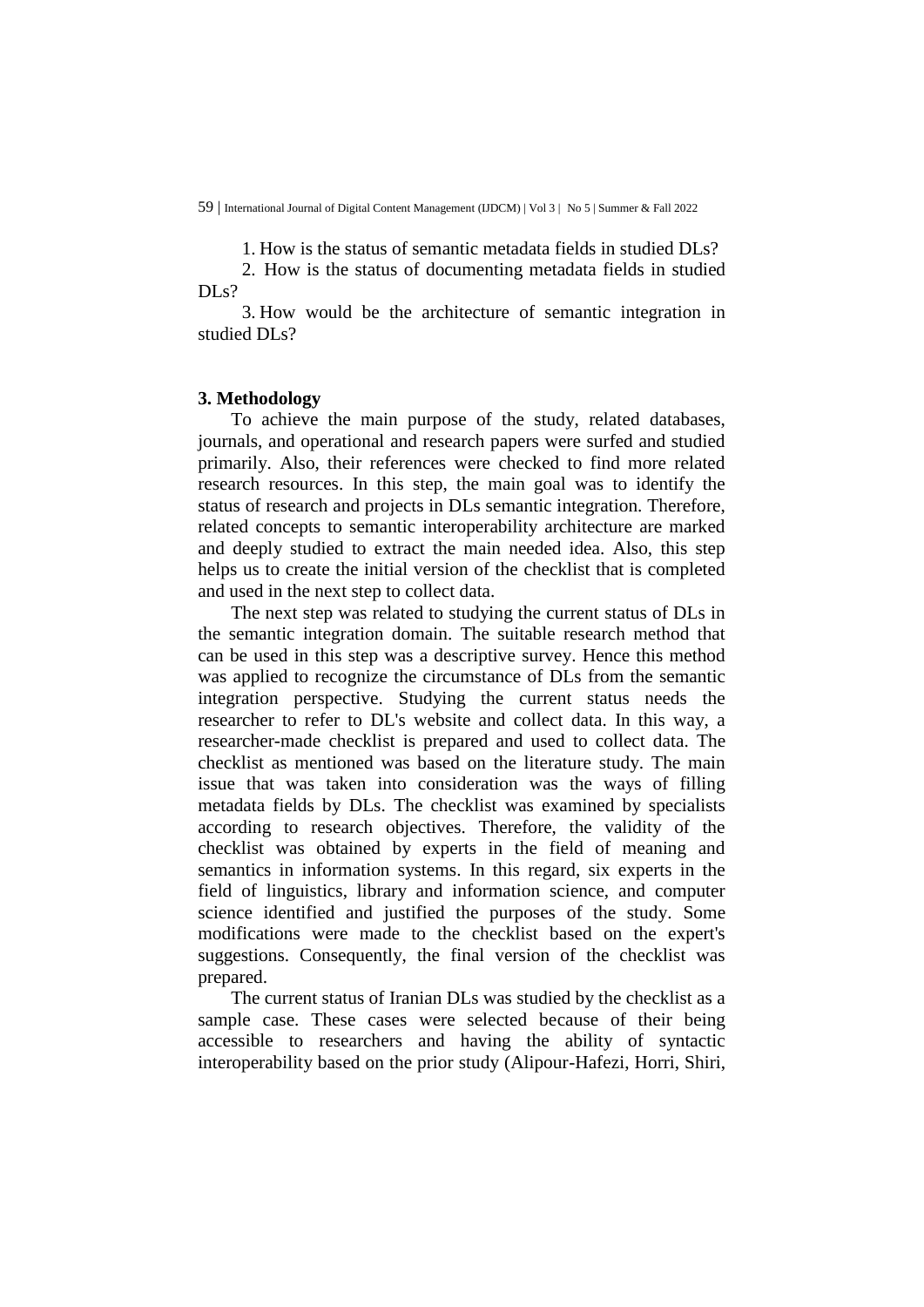& Ghaebi, 2010). The other cause was their similarity to DLs in developing countries. As a result, 26 DLs were detected in the research population. These DLs were studied by the researcher-made checklist to identify their situation and readiness for preparing semantic interoperability. The researcher visited DLs and collected data, based on the preparation checklist. Also in some cases, researchers are compelled to have interviews with DLs' authorities to collect actual data or get approved for the pre-collected data.

The next step was allocated to design semantic integration architecture. In this step, modeling methodology was used to design and showed the proposed architecture. To prepare the architecture, the used models in integration, not limited to DLs, and also the Iranian DLs status and readiness in semantic interoperability were studied, and finally, a suitable model was designed and proposed.

Evaluating the proposed architecture was the last step in this study. There are different ways of evaluating and validating models. In this study, firstly, the problem was accurately described and then the proposed conceptual model was constructed to overcome the mentioned issue. In this situation, the suitable method for evaluating the model can be the "demonstration" method. In this method, primarily, the issue should be described and then the solution should be constructed. The construction of the solution will show that the solution is realizable (Vaishnavi & Jr., 2008). Therefore the constructed architecture is validated by information technology specialists, library and information science professionals, and system analysts. In this way firstly the aims and major findings of the research were presented to the mentioned specialists and then the designed architecture was presented to them. Following this, their recommendations were received and minor improvements were done based on their point of view. Consequently, the final version of the architecture was obtained.

#### 4. **Findings**

Identifying and analyzing the research literature, direct us to study the status of Iranian DLs from the semantic integration perspective. In this way, two main fields are examined. The first one was studying the contents of bibliographic fields that covered semantic data (questions 1 and 2). It means that the fields are considered and their contents can be used for semantic data links. The next one was related to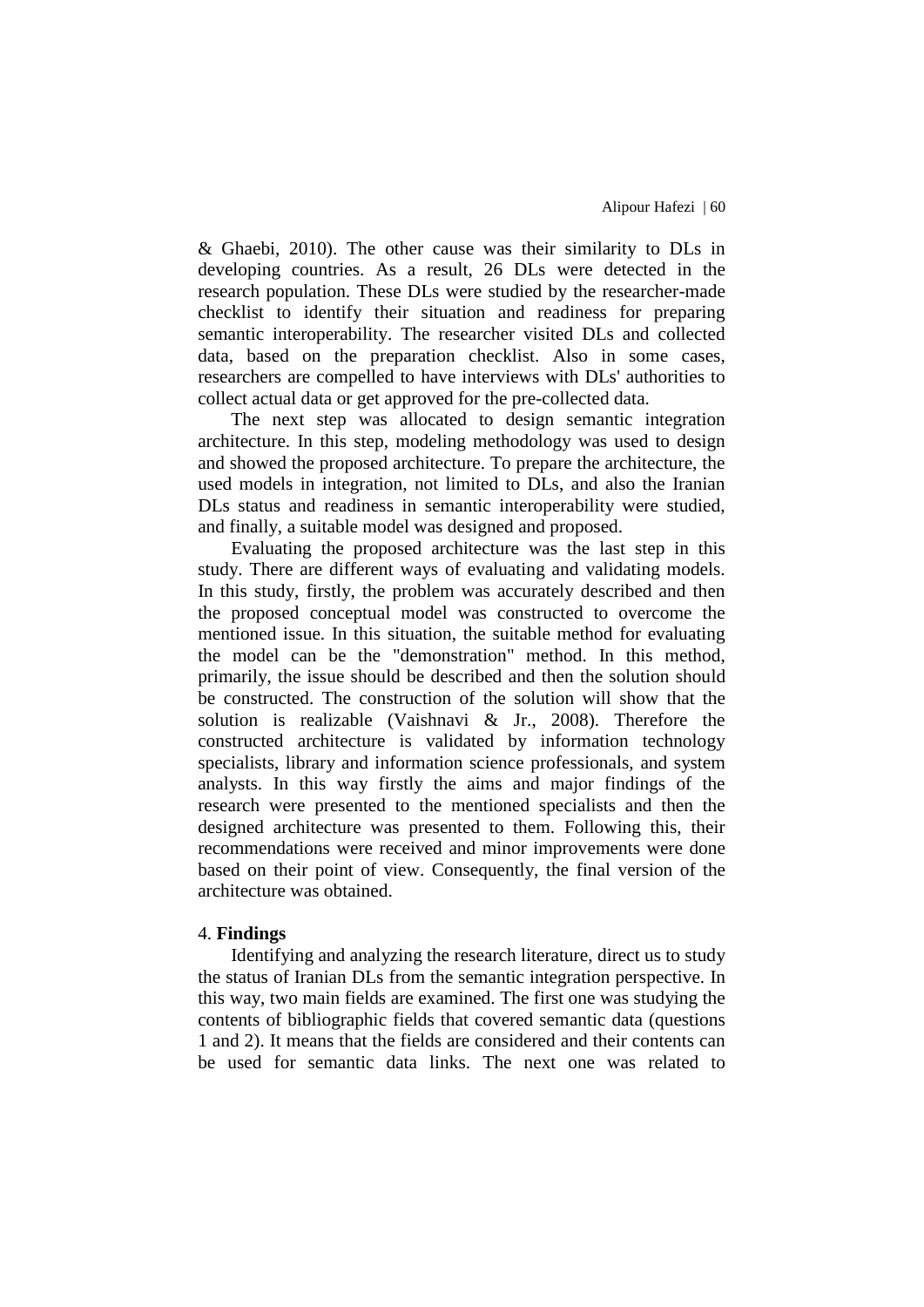identifying semantic integration architecture that is suitable to implement on Iranian DLs (question 3). Therefore, first of all, the fields of interest in metadata fields are identified. Title, author, coauthor, description, keyword, subject, publisher, and an identifier such as ISBN, ISMN, DOI, etc. are the related metadata fields. So the 26 Iranian DLs were examined in terms of how to complete the mentioned bibliographic fields.



**Figure 2. The status of Iranian DLs in filling the meaningful metadata fields**

Findings showed that Title and Author (100%), Co-author (92%), Subject (62%), and Publisher (96%) fields completed by most of the studied DLs as showed in figure 2. The next question was the documenting content of the Author, Co-author and publisher fields.

| Author<br>documentation                                  | No. | <b>Percent</b> | <b>Publisher</b><br>documentation                                        | No. | Percent |
|----------------------------------------------------------|-----|----------------|--------------------------------------------------------------------------|-----|---------|
| Authors' names<br>do not<br>documented                   | 3   | 12             | Publishers' names do<br>not documented                                   | 9   | 35      |
| Using legal page                                         | 6   | 23             | Using legal page                                                         | 7   | 27      |
| Document listing<br>of celebrities and<br>authors' names | 16  | 62             | Document listing of<br>institutions and<br>government agencies'<br>names | 5   | 19      |

**Table 1. Documenting fields by studied DLs**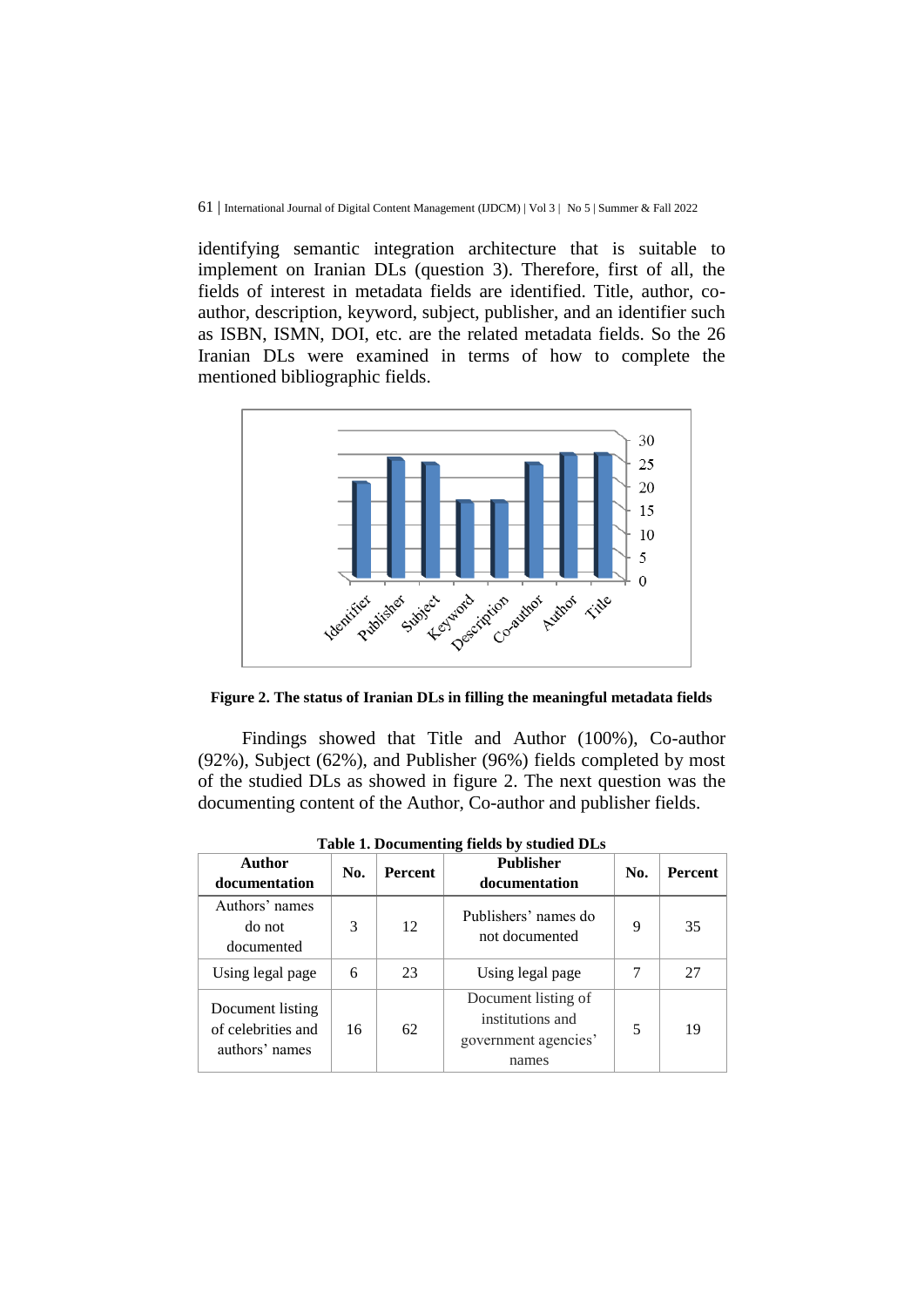| Reference<br>databases (such as | 20 | 77 | Publishers' list  | 15 |
|---------------------------------|----|----|-------------------|----|
| LOC)                            |    |    |                   |    |
| Exist document                  |    | 15 | Publisher website | 19 |
| list in DL software             |    |    |                   |    |

According to table 1, most of the studied DLs (about 62%) predicate the authors' names, especially with reference databases. This could help us to be faced with homogeneous data in this field in making integrated access to data. Also, some of the used DL applications (about 15%) have the ability in smoothing out the names.

Results in the field of publishers' names, mentioned in table 1, showed that just 19% of publisher names were documented by a standard or common list. Nonetheless, since some databases were reviewed by researchers the publishers' names were homogeneous. Using uniform names by publishers helps keep homogeneity at the content level.

In the field of subject analysis, the status of studied DLs was as table 2.

| <b>Methods of subject analysis</b> | No. | Percent |
|------------------------------------|-----|---------|
| Using subject headings             | 22  | 85      |
| Free indexing by author keywords   | 10  | 38      |
| Free indexing by indexer keyword   |     | 19      |
| Indexing by the saurus             | 14  | 54      |
| Indexing by ontology               |     |         |

**Table 2. Methods of subject analysis in studied DLs**

As it is obvious in Table 2, most of the DLs use subject headings (85%) to allocate subjects for information resources as they do for books in libraries before. Also indexing by thesaurus (with 54%) is mostly used. Nonetheless, other ways such as using free indexing are also used to average. This shows that a diversity of tools is used to demonstrate information resources subjects. Also, the highly used tools in allocating subjects are Library of Congress Subject Headings (LCSH) with 73%, Persian subject headings with 69%, and Cataloging in Print (CIP) with 58%. Also, a wide variety of thesauri is used for indexing by studied DLs.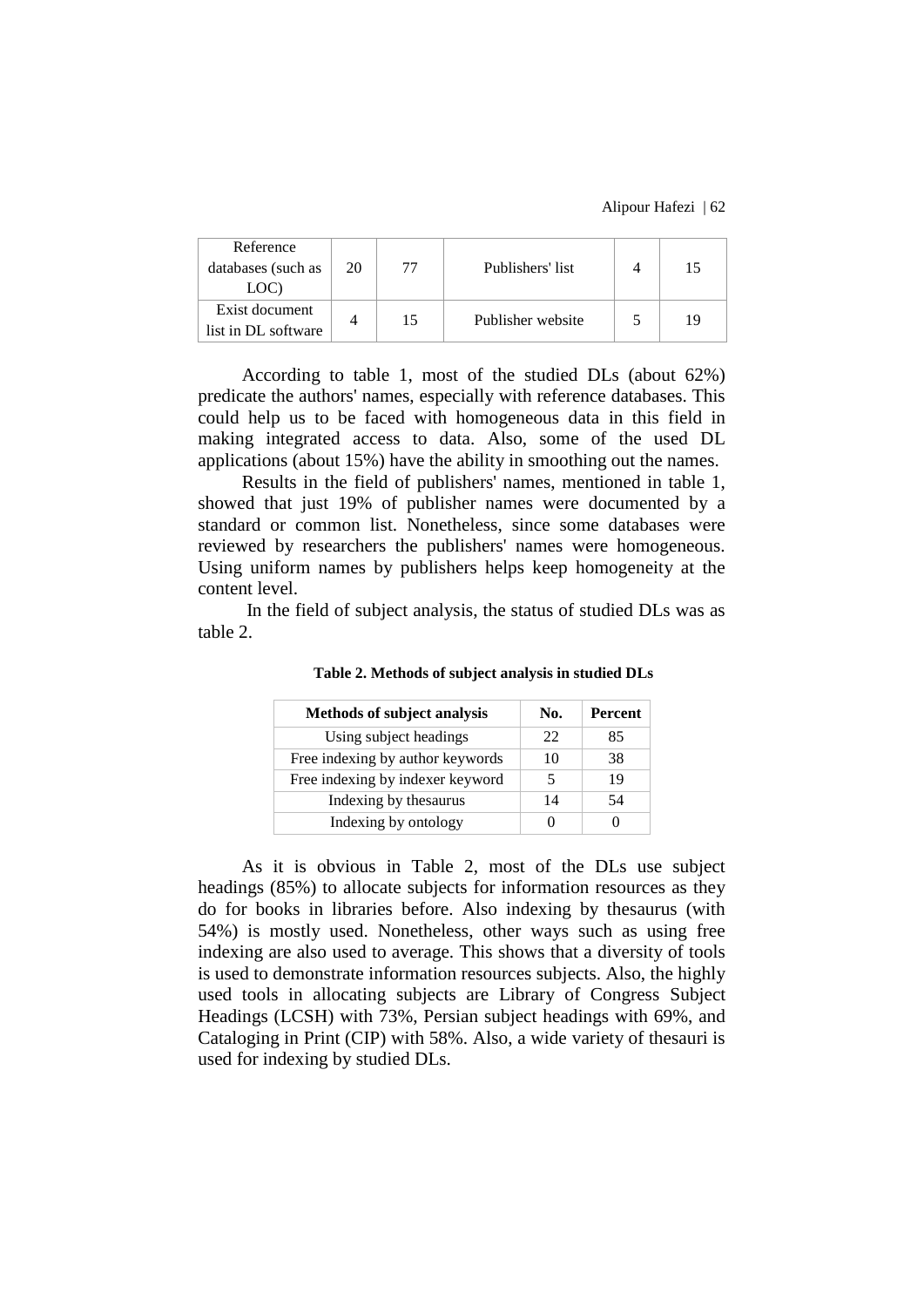# **5. Proposed architecture for semantically integrating DLs**

Semantic integration requires information systems' perception of the semantics of the user's information request and those of information resources and uses mediation or information brokering to satisfy the information request as well as it can (Sheth, 1998). In principle, there are two paradigms in DL integration: data warehousing, which is known as harvesting, and on-demand retrieval, which is known as federated search (Vdovjak & Houben, [2001]) (Hoffer, Ramesh, & Topi, 2011). In the data warehousing approach, all necessary data files are collected in a central repository before the user's query is issued. For example, the OAI-PMH protocol is used by DL systems to collect and harvest metadata from scattered DLs or other information repositories. On-demand driven approach collects the data from integrated sources dynamically during query evaluation. As an example, SRU/W protocols are used by DL applications to collect library information resources' metadata. It is essential to know that metadata standards based on XML (Extensible Markup Language) should be used by DLs. These two paradigms are classified as the syntactic interoperability of DLs. This level of interoperability is essential before trying to create semantic integration (Shen, 2006).

Based on the findings of this study, presented in the previous section, and previous research (Alipour-Hafezi, 2008) (Alipour-Hafezi, Horri, Shiri, & Ghaebi, 2010), that are mentioned in the literature review section, three layers architecture proposed. The data layer, Inference machine layer, and Application layer are the three mentioned layers. These three layers are base layers that each interoperability system needs at the semantic level. The following sections try to describe the proposed architecture in each mentioned layer (presented in figure 3).

#### **5-1. Data Layer**

In Iran, like in other countries, there are heterogeneous DLs that use different library resource management software (Alipour-Hafezi, 2008). Moreover, as mentioned in the findings section, different applications store data in different ways, and as a result, different outputs are provided by the studied applications. These outputs are generated in the software transaction layer. Moreover, DLs generally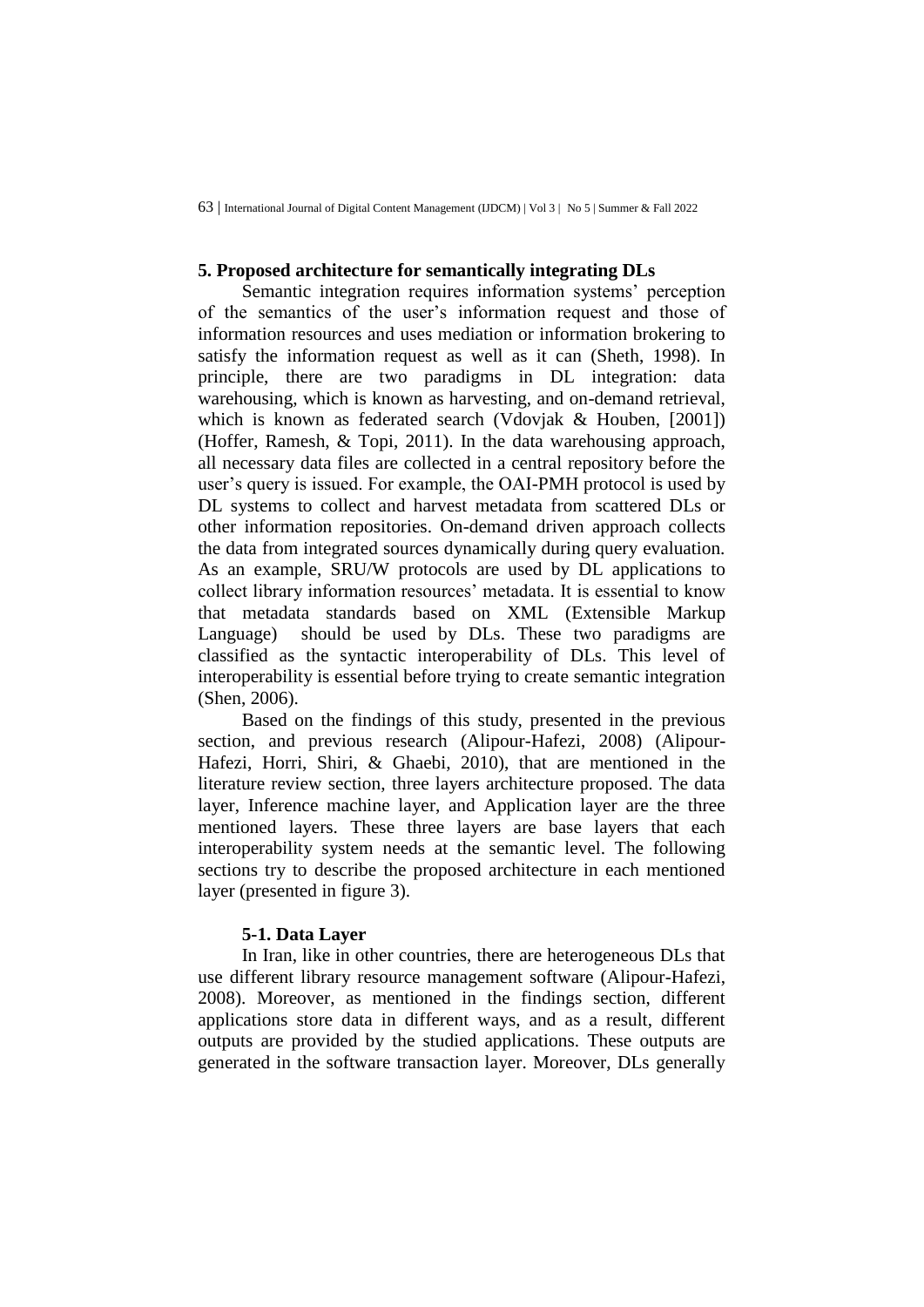cover a variety of library resources including books, articles, theses, research projects, audio files, video files, image files, and more. There are a few metadata standards that can cover all of these diverse formats. On the other hand, the studied DLs, based on the findings, do not provide standard outputs. Moreover, all the library resources' management systems can provide their outputs in XML format (Alipour-Hafezi, Horri, Shiri, & Ghaebi, 2010). However, some of the studied DL management systems do not allow other software to collect automatically, their metadata. Therefore, the syntactic integration requires the use of a hybrid model which can cover Harvesting and on-demand retrieval models simultaneously (Alipour-Hafezi, Horri, Shiri, & Ghaebi, 2010)<sup>1</sup> Based on this fact, semantic integration should have the ability to work in such a situation. So, all the DLs with each level of data access can participate in this network and become a node in the DL network that prepares a semantic integrated retrieval service.

As semantic integration and retrieval services work at the metadata level, to prepare semantic integration we need a metadata translator to translate diverse outputs of DLs to a unique form. The study directs us to use the Dublin Core (DC) metadata standard with the mentioned 14 related elements: Title, Creator, Subject, Publisher, Contributor, Date, Type, Format, Identifier, Source, Language, Relation, Coverage, and Rights. As a result, we will have a database that includes all of the DL metadata in the DC standard and its data model (DCMI Usage Board, 2012).

It is important to remember that, some of the studied DLs do not provide standard outputs. Therefore, our database could not cover their metadata. As a result, we would have two data resources: a) standard metadata databases that are accessible by data warehouse crawlers to collect data, and b) distributed DLs that work on-demand and do not allow crawlers to collect their metadata. So far, we have been able to syntactically prepare integrated access to their metadata. The other studied DLs that do not allow crawlers to harvest their metadata, offer their metadata by SRW servers. This connection is established via SRW protocol. A study in the DL interoperability

ـــــــــــــــــــــــــــــــــــــــــــــــــــــــــــــــــــــــــــــــــــــــــــــــــــــــــــــــــــــــــــــ <sup>1</sup>These findings is related to syntactic interoperability that researcher obtained in the previous research.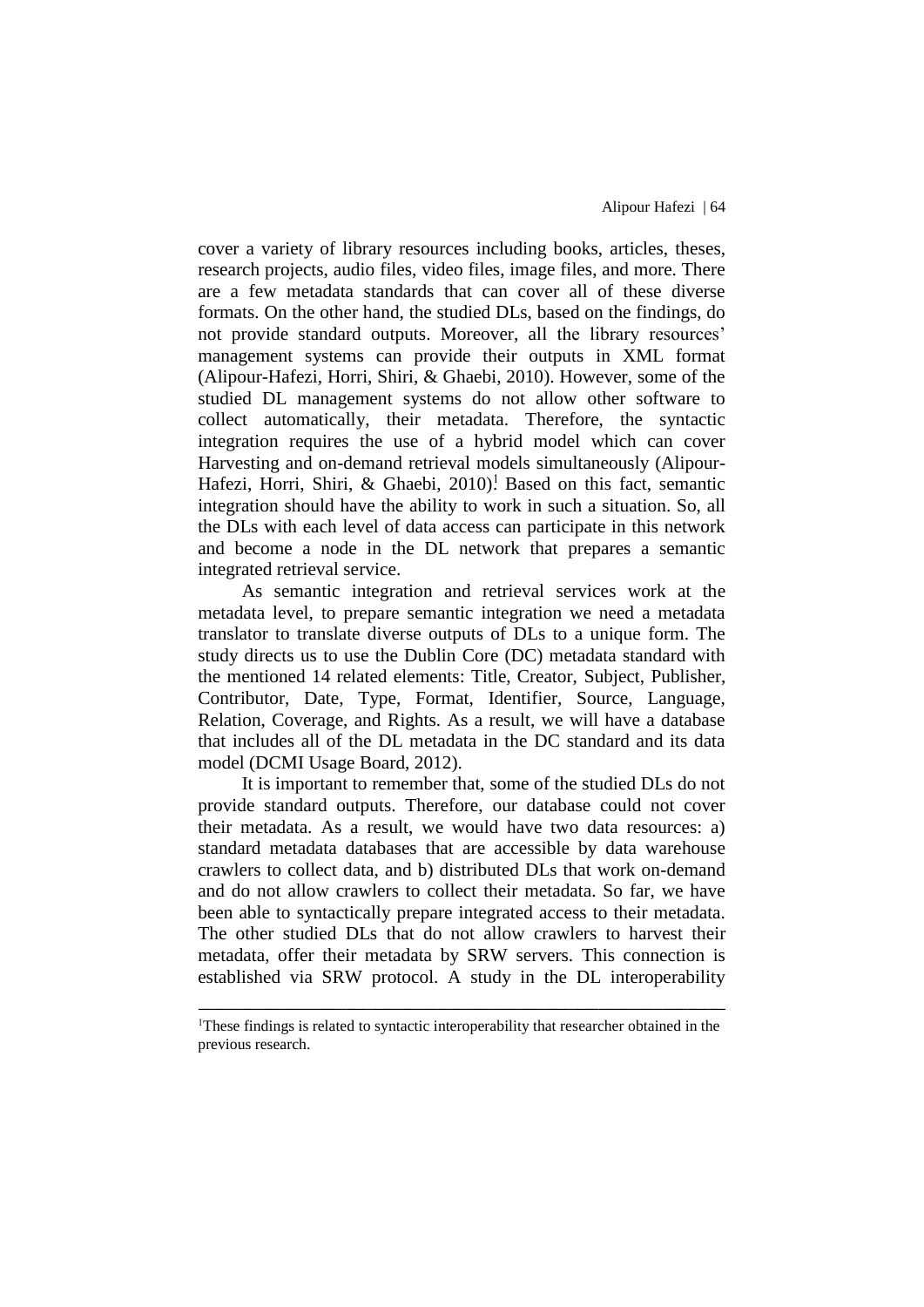protocols directs us to use SRW or SRU. Also, the SRW protocol is proposed in this architecture because it uses the SWOP (Simple Object Access Protocol) protocol on web service side. Moreover, this solution has high security for SRU (Veen & Oldroyd, 2004).

As demonstrated in the right hand of figure 2, the data layer includes two groups of DLs. One group lets the middleware collect their metadata. In such circumstances, the OAI-PMH protocol can be used to harvest their metadata in DC format by the middleware. OAI protocol is a suitable protocol for harvesting models and coordinates with the DC format (Yu, Chen, & Chang, 2005). Since the DLs use different metadata formats and the proposed system needs DC metadata based on the 14 mentioned fields, all the collected data from cloudy DLs should be translated to DC metadata standard. On the other hand, metadata from the other group, which does not let the middleware collect directly their metadata, needs to be collected ondemand by SRW protocol.

These metadata need metadata translation to DC metadata standard. Therefore, they integrate with the results of the data warehouse in the way of responding to requests. At all, a metadata translator is needed on both sides of data collection – harvesting and on-demand models.

#### **5-2. Inference Machine Layer**

The next section requires an inference machine. Based on the results, subject headings and thesaurus are mostly used to identify descriptions of information resources. Also, the document list of celebrities' names, authors, and publishers is mostly used to document their names. Therefore, a database is needed to cover these materials and their semantic relations as a network of concepts (linked data). We call these databases, semantic repositories. These infrastructures, factually provide the possibility of conceptual relationships. Metadata is stored in RDF as demonstrated in figure 2. Thus a transaction is automatically implemented to transfer data from XML to RDF. In this step, the RDF schema is needed to transfer metadata. RDF helps us to make links between mentioned metadata elements. In this way, the RDF schema plays a key role (Nilsson, 2008).The other transaction in this step is synchronizing meaningful elements (such as Title, and Subject) and name elements (such as Creator and Contributor) in the semantic store with a data warehouse. This can help the semantic store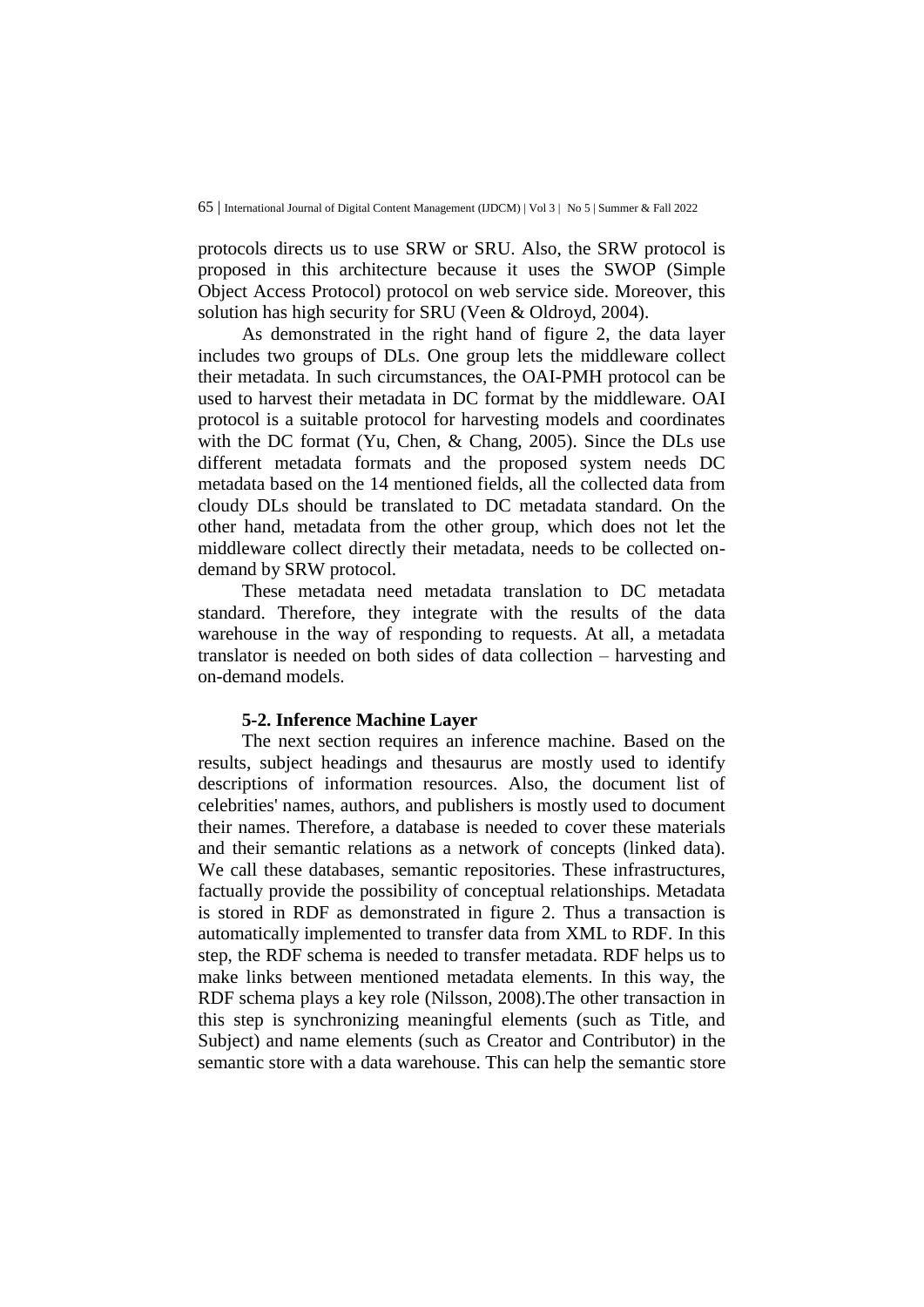to identify the existing data about the users' requests. Therefore, it can answer users initiatively without sending requests to the data warehouse. Also, requests for on-demand systems could be sent by SRW protocol, and their responses receive after the metadata translation stage. The translation filter tries to translate responses to 14 elements of DC as presented in figure 3.



**Figure 3. Proposed architecture facilitating semantic integration in heterogeneous DLs**

As the data were stored in the RDF schema, a mediator is needed to translate the user query to the RDF query. It is important to know that users' requests firstly change to RDF query to search in semantic store. Findings are combined with the results of on-demand requests and displayed to users in the form of semantic relations. If users request descriptive metadata, it would be presented directly, and for the full-text s/he is directed to the related DLs.

Another transaction that simultaneously occurs, is recording the user's search logs. These search logs are recorded in a separate database along with user preferences in access to data. After a distinct time (it is proposed to use 6 months period) we have the ontology produced by user preferences, which helps the system to promote its responses. When saturated, this service can be integrated with the system responses. This functionality helps the system recommend keywords, resources, and so on. This service can be an added value service that promotes the system response in suggesting search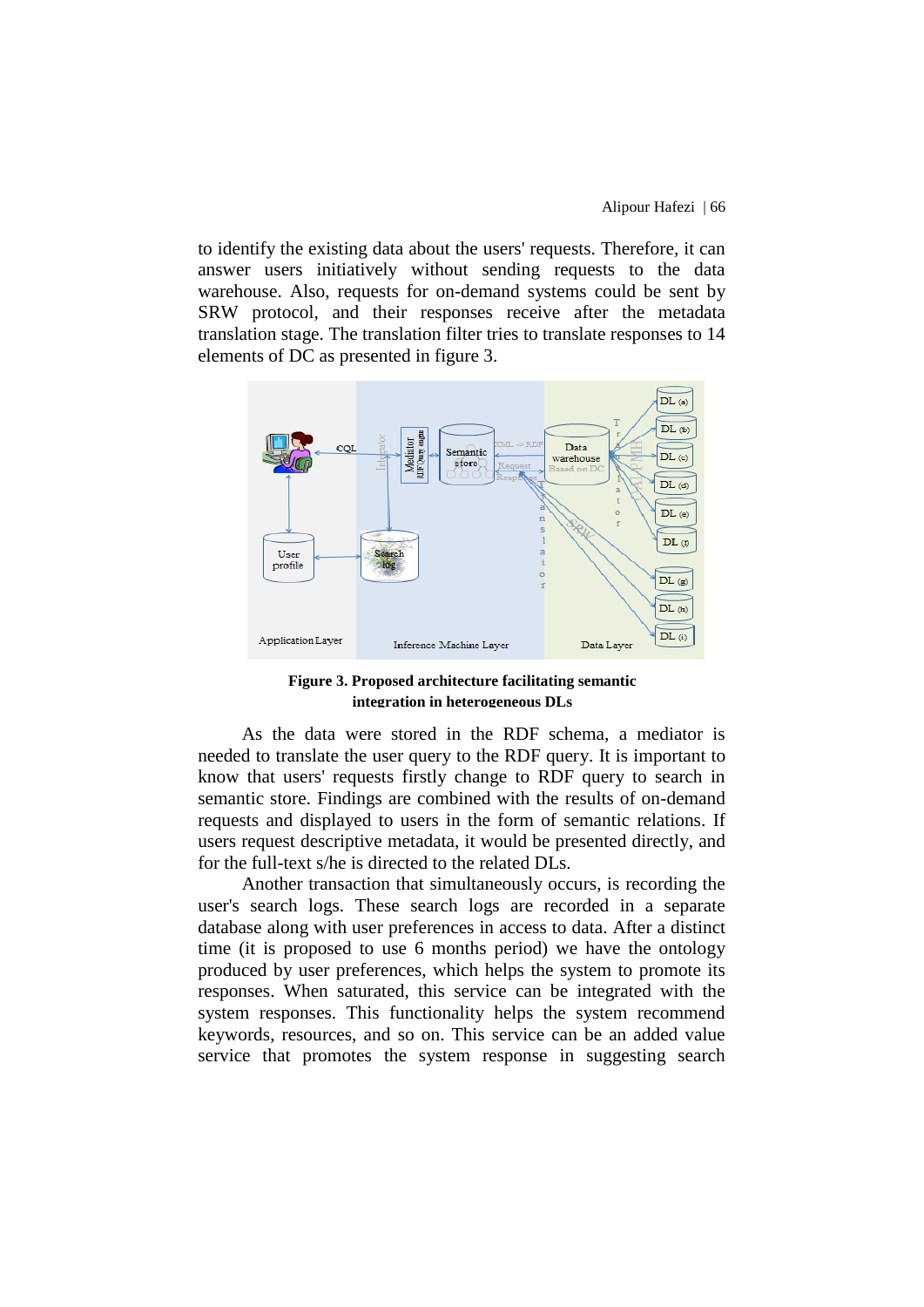keywords or recommending semantically related information resources.

For instance, as a scenario, suppose a user login to the system and send a request for a keyword such as "cloud computing". First of all, the system translates the query to an RDF query. Afterward, the query is sent to the semantic store database. The diverse links are created by the existing semantic corpus. If a user is discovered by system, his/her search log can help system to recommend related keywords, subject or resources based on the search log and user profile. As mentioned above, system ontology makes links and recommend some semantically related resources. Moreover, the query and its semantically related keywords send to the data warehouse and other DLs to receive related metadata. Afterward, systems respond to the request and send back-related metadata records. The middleware system combines responses and recommends them to users. Access to the full image of each selected record will be provided after authentication.

#### **5-3. Application Layer**

In this layer web-based, the application receives user requests and transmits them to the next layer. After receiving the results, the application uniforms the results and displays them. Another task of the application identifies licensed users to use the integrated network. This database covers all the user's profiles which are members of DLs in the network. Therefore, the rate of access to digital objects and license agreements are checked in this step. Also, the database has been in direct connection with the search log database to store and classify search logs. User profile database collect and up-to-date its metadata about DL applications that are a member of the integrated network. Interoperability in this level has been done simply because of using uniform metadata.

# **5-4. Model validation**

The "Demonstration" method is used to validate the proposed model (Vaishnavi & Jr., 2008). In this way the proposed conceptual model along with the problem statement and objects of this study presented to experts and specialists in information technology, library and information science, and system analysis domains. They accurately matched the proposed architecture with the problem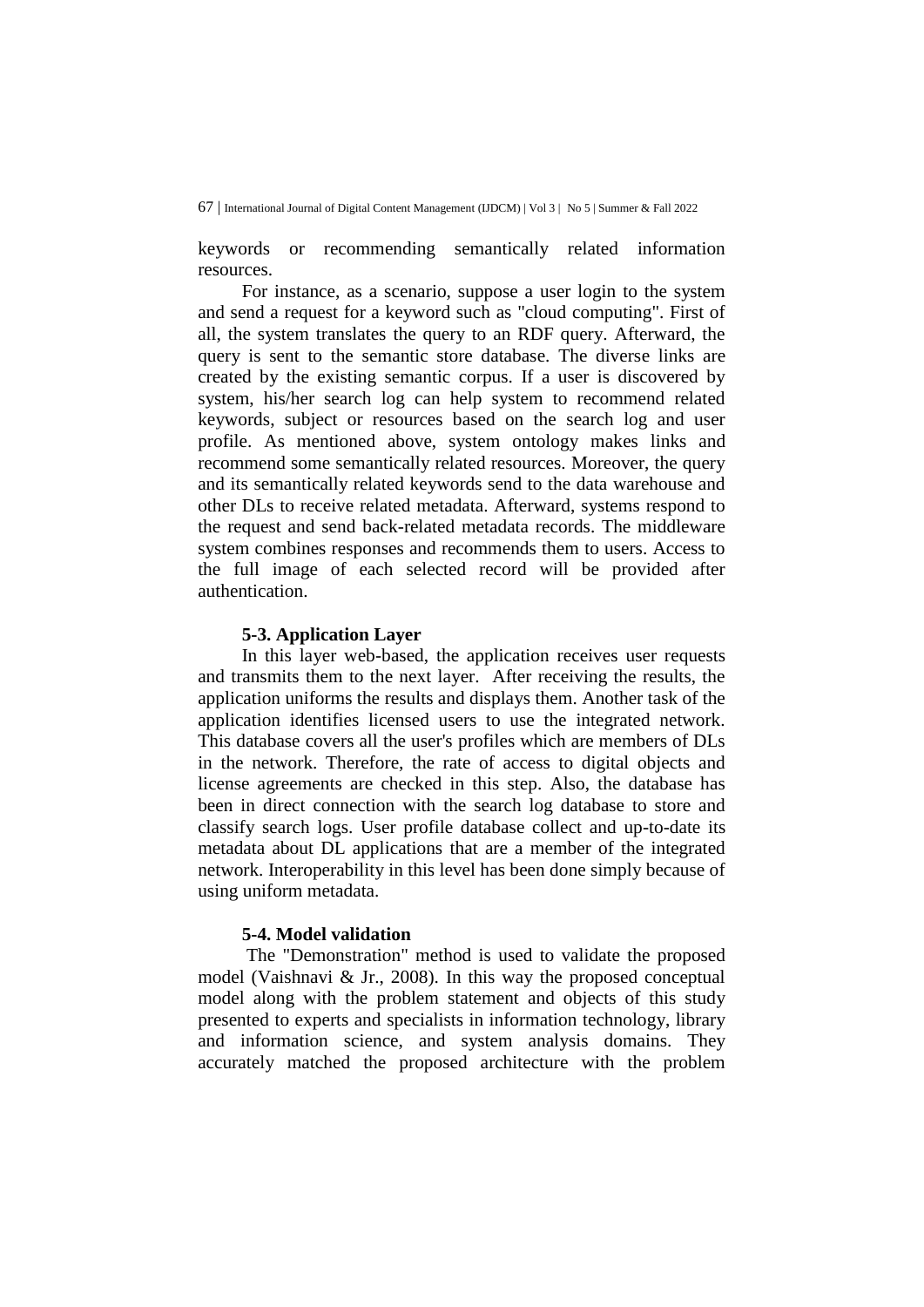statement and objectives of this study and finally confirmed the model.

# **6. Discussions**

Results in the case of the status of semantic metadata show that Title, creators (author, co-author/s, and so on), and publisher are the fields that studied DLs try to fill their metadata contents in their descriptive metadata systems. Nevertheless, they had documented fewer data fields by standard tools. This shows that DLs should pay more attention to the filling and also documenting of meaningful data fields. This is the primary element in making homogeneous data in semantic integration (DELOS, 2005). Moreover integrating metadata needs semantic tools to link data. Whether DLs use documenting tools such as thesauruses, subject headings, and so on in their bibliographic elements, as described in the proposed architecture, they can be used as knowledge map tools in linking their data. Therefore, documenting data plays an important role in semantic integration.

Preparing semantic integration is a suitable way to promote DL services. Logically serving semantic retrieval services at least need 3 layers and try to reduce complexity (Mayer, Mutschke, & Petras, 2008) (Pasad & Madalli, 2008) as it is respected in the proposed architecture, while some proposed architectures such as Martinezcosta, et al. do not respect this structure (Martinez-costa, Kalra, & Schulz, 2014). The proposed architecture in this study, factually, has some qualifications:

First of all, the architecture tries to simultaneously cover DL networks by harvesting and on-demand retrieval (Data layer). In practice, most integration activities need to pay more attention to DL's interests. As it is respected in the proposed architecture some of the studied DLs authorize crawlers to access their content and in return others make limitations in harvesting. So, suitable architecture must respect this fact.

Second, semantic integration needs uniformity at the metadata level. While each DL preserve its metadata in a different structure and offer output with different metadata standard. Therefore semantic interoperability architecture needs a step to convert diverse standards to an agreed standard. Diversity in metadata collection complicates the solution. The proposed architecture use translator in the way of both data collection models, harvesting, and on-demand retrieval. The task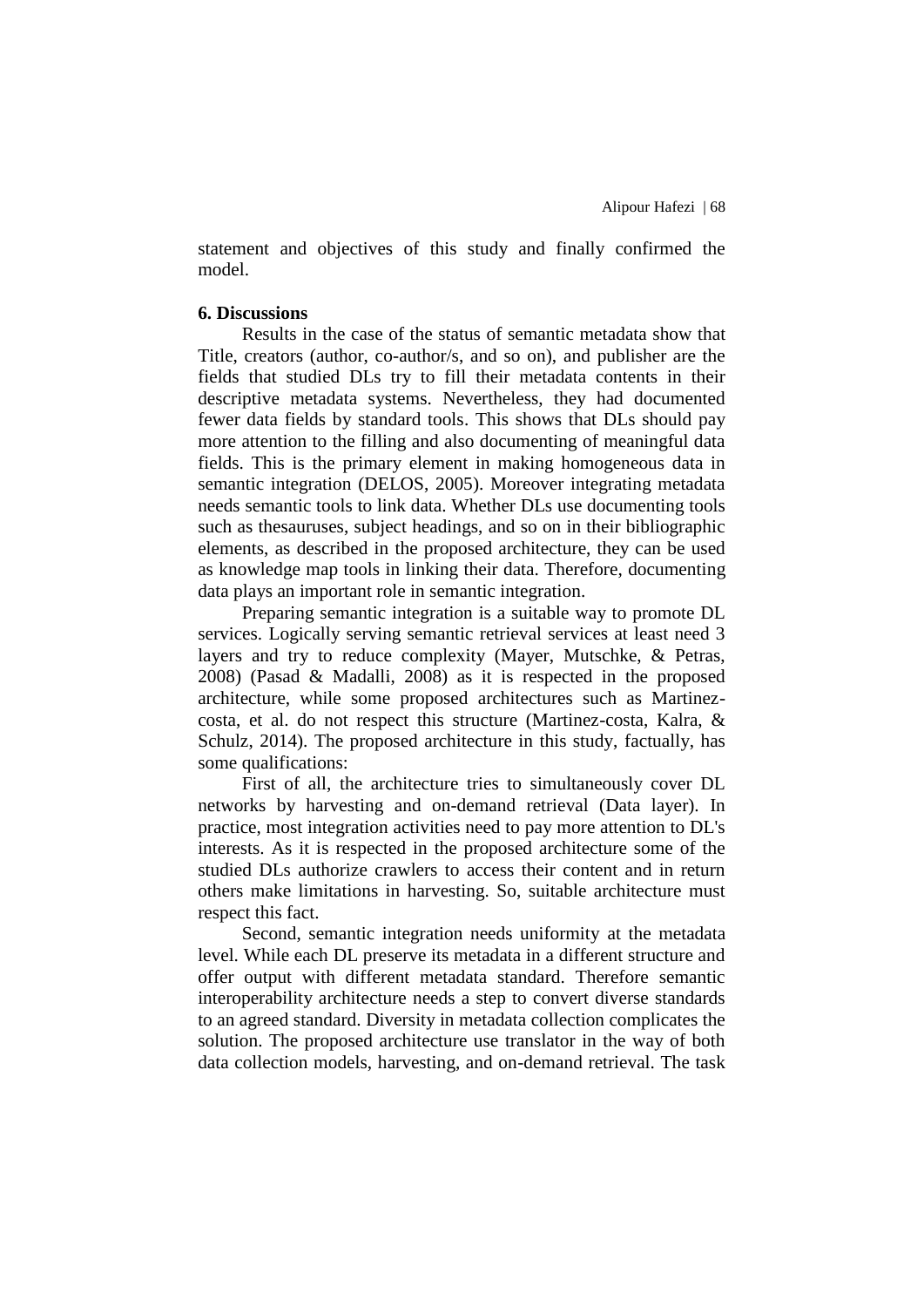of the translator is to convert diverse metadata standards to DC by the 14 mentioned elements.

Third, semantic retrieval services need a knowledge map to make semantic relations (Pasad & Madalli, 2008). The semantic store (inference machine layer) does the mentioned task in the proposed architecture. According to the findings, subject headings, thesauruses, and authority files that are used by DLs to organize their information resources are proposed to be used in the semantic store knowledge base. Therefore, the mentioned knowledge store, based on RDF, can be used to prepare a semantic retrieval service. The mediator stays on the inference machine layer and sends users' query to the semantic store, and consequently, the map of search keywords is created and sent to the data warehouse and other DLs by SRW protocol. Then the system receives responses and uniforms them in needed categories to present to users.

Forth, machine learning ability is another feature of the proposed architecture. The search log database (inference machine layer) can perfectly do this. This database has a connection with the user profile (application layer) and records users' search logs. The logs are recorded for a specified time for example 180 days. This recording helps the system to keep connections between user keywords and received documents. So the system can recommend to users some related documents by RSS service and also have the ability to recommend search keywords.

# **7. Conclusion**

Integrated access to information resources in DLs and other scientific databases is an important solution in getting access to scattered information resources in the current era. DLs and other scientific databases should prepare integrated services to empower their existence and respond to users' increasing requests. It is important to know that this is the best way for DLs to keep their effective place in the information life cycle. Creating integrated access to DLs needs agreements in syntactic and semantic layers (Shen, 2006). As mentioned above, syntactic integration is base for semantic integration. In fact, in syntactic integration service, software, hardware, and NetWare of integration are created. Also, in semantic integration, the concepts of semantically meaningful metadata fields are considered.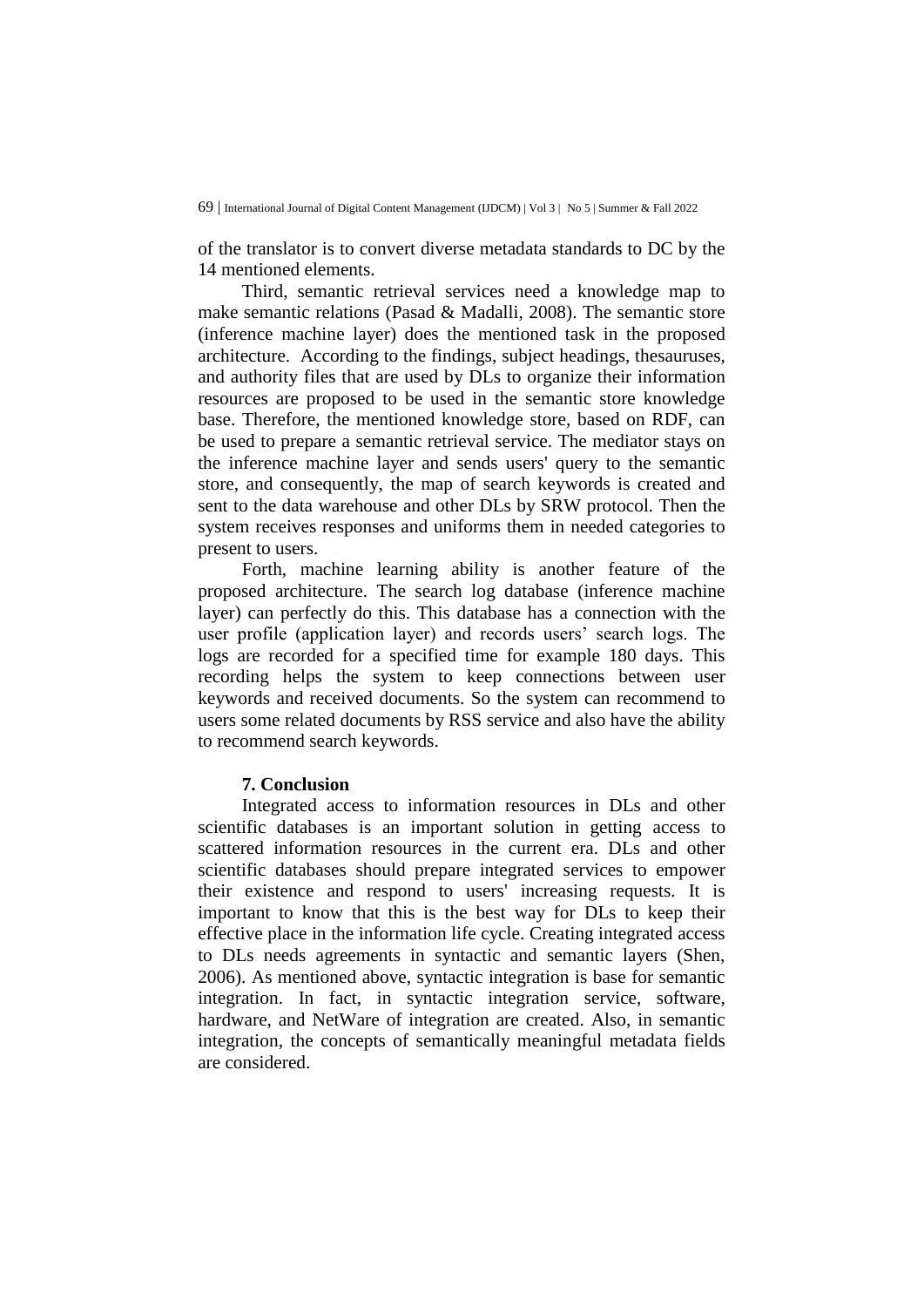In this study, the current status of Iranian DLs is studied in the case of their ability for serving semantic retrieval. Findings showed that the DLs are not in good condition. But some of them use documenting tools for meaningful data and other data that can be used in linking data. This fact demonstrates that other DLs should pay more attention to documenting their data. It is important to know that without documenting data, especially in the 14 studied fields, DLs cannot take part in semantic integration networks even if they have the ability in syntactic interoperability level. However, based on findings architecture of semantic interoperability is proposed. The proposed architecture tries to cover some related parts in the syntactic layer. Also, the model is based on the hybrid paradigm of system integration: data warehousing and on-demand retrieval. The overall architecture consists of three layers: Data, Inference machine, and application layers. The inference machine layer is the most impressive part of the proposed model. The functionality of the inference machine layer in using RDF schema is similar to the functionalities of linked open data projects (Vdovjak & Houben, [2001]) (Bizer, Heath, & Berners-Lee, Linked Data - The Story So Far, 2009) (Moon & Han, 2016) (Hidalgo-Delgado, Xu, Jes us Mari no-Molerio, Febles-Rodr <u>*iguez*</u>, & Abel Leiva-Mederos, 2019) and the approach of OCLC in their Worldcat database (OCLC Worldcat, 2014).

All the proposed models were designed by using the current status of metadata contents in the studied DLs, their interactive capabilities, and interoperability models that are used in the DLs and suggested and examined in research reports that some important of them mentioned above. The model can semantically answer users' information requests. Moreover, the machine learning ability of the system helps it besides offering semantic retrieval, can learn and prepare accurate responses based on changing users' requests over time. In addition, given that machine learning is done through user query keywords, it can provide and develop new semantic relations more than the previous existing relations in subject headings and thesauruses.

Also supporting a mixed method in syntactic structure, based on the current situation of the studied DLs (Alipour-Hafezi, 2008), can improve its usage in the same situations other than the studied context. On the other hand, the proposed model uses a simple metadata standard, DC with the 14 main data fields. Various forms of metadata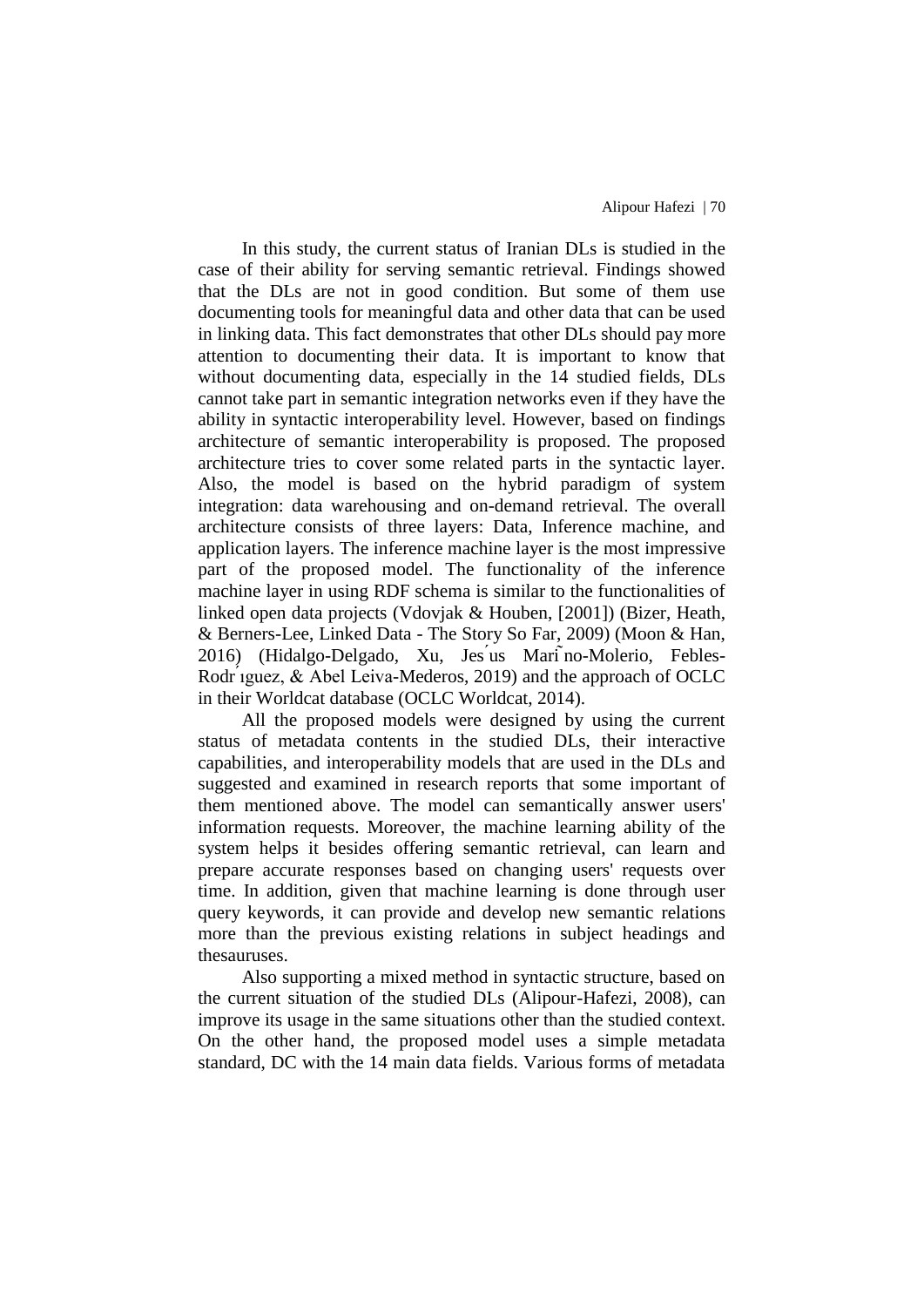in digital libraries have led to the use any other formats to increase system complexity.

#### **Reference**

- Agosti, M., Ferro, N., & Silvello, G. (2016). Digital library interoperability at high level of abstraction. *Future Generation Computer Systems, 55*, pp. 129-146. doi:10.1016/j.future.2015.09.020
- Ahmad Khan, S., & Bhatti, R. (2018). Semantic Web and ontologybased applications for digital libraries: An investigation from LIS professionals in Pakistan. *The Electronic Library, 36*(5), pp. 826-841. doi:10.1108/EL-08-2017-0168
- Alipour-Hafezi, M. (2008). Interoperability between library software: a solution for Iranian libraries. *The Electronic Library, 26*(5), 726-734.
- Alipour-Hafezi, M., Horri, A., Shiri, A., & Ghaebi, A. (2010). Interoperability models in digital libraries: an overview. *The Electronic Library, 28*(3), 438-452.
- Arms, W. (2000). *Digital libraries.* MIT press.
- Arms, W., Hillmann, D., Lagoze, C., Krafft, D., Marisa, R., Saylor, J., . . . Van de Sompel, H. (2002). A spectrum of interoperability. *D-Lib Magazine, 8*(1). Retrieved June 10, 2013, from http://www.dlib.org/dlib/january02/arms/01arms.html
- Berners-Lee, T. (2009, June 18). *Linked Data*. Retrieved July 25, 2014, from W3.org: http://www.w3.org/DesignIssues/LinkedData.html
- Bizer, C. (2009). The emerging web of linked data. *Intelligent Systems, 24*(5), 87-92.
- Bizer, C., Heath, T., & Berners-Lee, T. (2009). Linked Data The Story So Far. *International Journal on Semantic Web and Information Systems, 5*(3), 1-22.
- Bizer, C., Heath, T., & Berners-Lee, T. (2009). Linked data-the story so far . *International journal on semantic web and information systems, 5*(3), 1-22.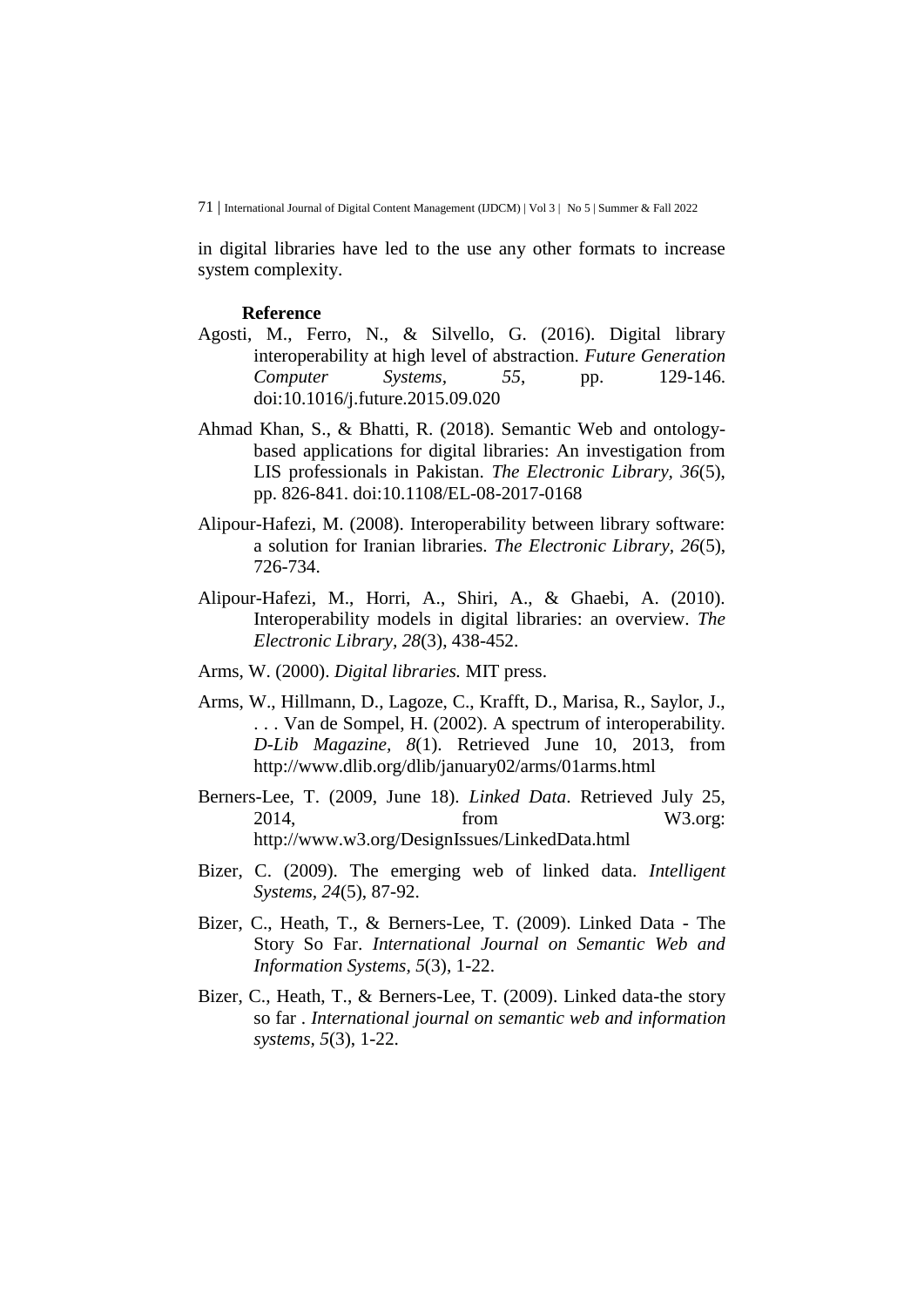- Bornmann, L., & Mutz, R. (2014). Growth rates of modern science: a bibliometric analysis based on the number of publications and cited references. *Journal of the Association for Information Science and Technology*. Retrieved September 14, 2014, from http://arxiv.org/ftp/arxiv/papers/1402/1402.4578.pdf
- Chan, L. (2004). Supporting and Enhancing Scholarship in the Digital Age: The Role of Open Access Institutional Repository. *Canadian Journal Of Communication, 29*(3). Retrieved July 27,  $2014$ , from http://cjconline.ca/index.php/journal/article/view/1455/1579
- Chen , Y.-N. (2015). A RDF-based approach to metadata crosswalk for semantic interoperability at the data element level. *Library Hi Tech, 33*(2), pp. 175-194. doi:10.1108/LHT-08-2014-0078
- Chen, H. (1999). Semantic Research for Digital Libraries. *D-Lib Magazine, 5*(10). Retrieved June 10, 2013, from http://www.dlib.org/dlib/october99/chen/10chen.html
- Chen, H., Finin, T., & Joshi, A. (2003). An Ontology for Context-Aware Pervasive Computing Environments. *Knowledge engineering review, 18*(3), 197-207.
- *Creating a European library space telematics for libraries programmes 1990-1998.* (2000). Retrieved Dec. 25, 2014, from Cordis: http://cordis.europa.eu/libraries/en/intro.html
- *Data Strategy and Linked Data*. (2014). Retrieved July 23, 2014, from oclc.org: http://www.oclc.org/data.en.html
- *DBpedia*. (2014, July 21). Retrieved July 27, 2014, from Wiki.dbpedia.org: http://wiki.dbpedia.org/About
- DCMI Usage Board. (2012, 06 14). *DCMI Metadata Terms*. Retrieved March 12, 2015, from http://dublincore.org/documents/2012/06/14/dcmiterms/?v=elements#
- DELOS. (2004). *Welcome to the DELOS network of excellence*. Retrieved November 18, 2011, from DELOS: http://www.delos.info/index.php?option=com\_frontpage&Item  $id=1$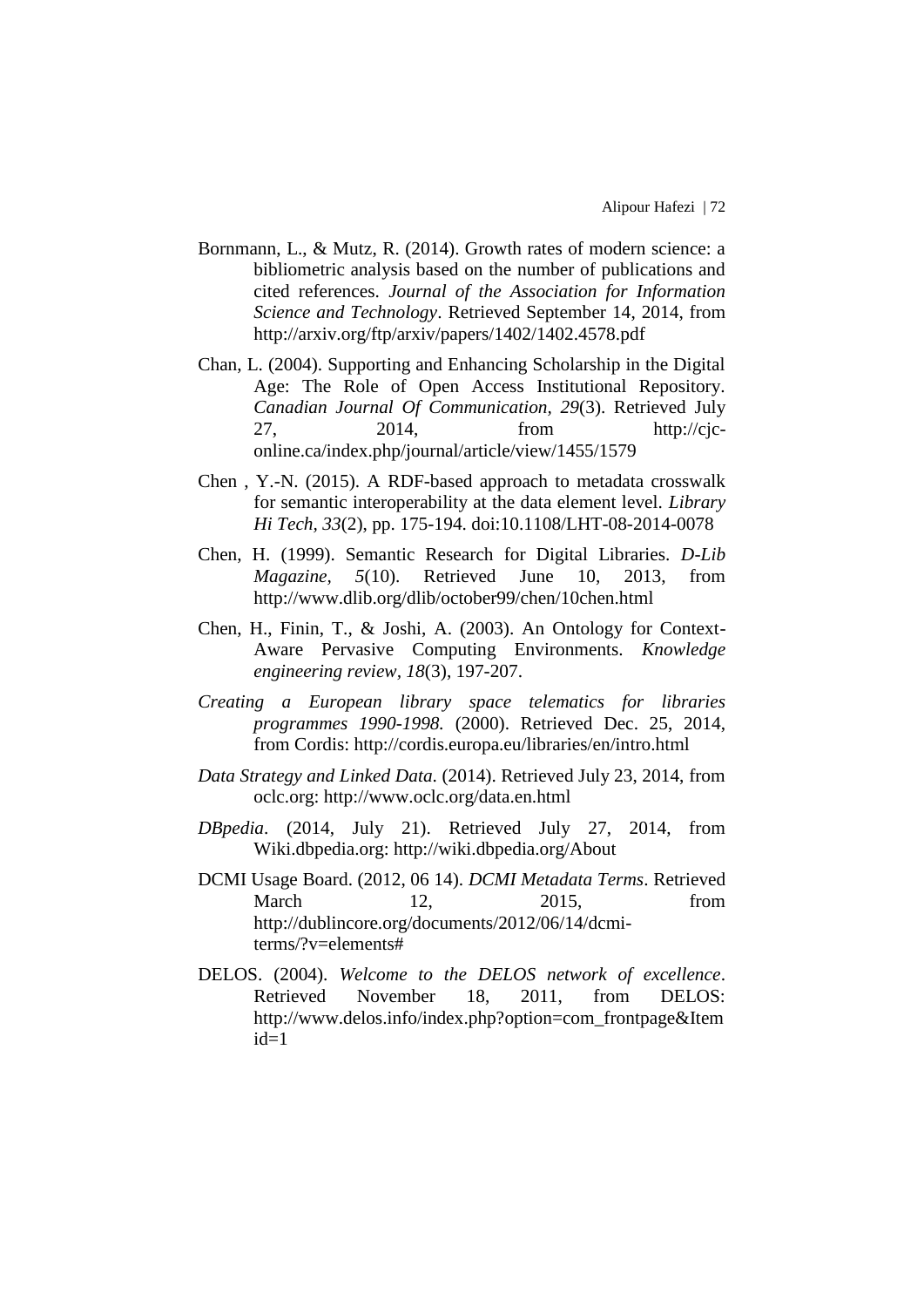- DELOS. (2005). *Semantic Interoperability in Digital Library Systems.* UKOLN: University of Bath, European Commission within the Sixth Framework Programme. Retrieved October 25, 2014, from http://opus.bath.ac.uk/23606/1/SI\_in\_DLs.pdf
- Fafalios, P., Petrakis, K., Samaritakis, G., Doerr, K., Kritsotaki, A., Tzitzikas, Y., & Doerr, M. (2021). FAST CAT: Collaborative Data Entry and Curation for Semantic Interoperability in Digital Humanities. *Journal on Computing and Cultural Heritage, 14*(4), pp. 1-20. doi:10.1145/3461460
- *GeoNames Ontology*. (2012, November). Retrieved July 22, 2014, from Geonames.org: http://www.geonames.org/ontology/documentation.html
- Guha, N. (2006). *Semantic Digital Library Services.* Retrieved Jully 15, 2011, from I3s: http://www.l3s.de/kweb/kwepsy2006/FinalSubmissions/kweps y2006\_guha.pdf
- Han, Y. (2006). ARDF-based digital library system. *Library Hi Tech, 24*(2), 234-240. doi:10.1108/07378830610669600
- Hidalgo-Delgado, Y., Xu, B., Jes us Mari no-Molerio, A., Febles-Rodr ́ıguez, J., & Abel Leiva-Mederos, A. (2019). A Linked Data-based Semantic Interoperability Framework for Digital Libraries. *Revista Cubana de Ciencias Informaticas, 13*(1), 14- 30.
- Hoffer, J. A., Ramesh, V., & Topi, H. (2011). *MODERN DATABASE MANAGEMENT* (10 ed.). New Jersey: Prentice Hall.
- Huang, S.-H., Ke, H.-R., & Yang, W.-P. (2005). Enhancing semantic digital library query using a content and service inference model (CSIM). *Information processing and management*(41), 891-908.
- Hunter, J. (2003). Enhancing the semantic interoperability of multimedia through a core ontology. *Circuits and Systems for Video Technology, IEEE Transactions on, 13*(1), 49-58.
- Issac, A., Schlobach, S., Matthezing, H., & Zinn, C. (2008). Integrated access to cultural heritage resources through representation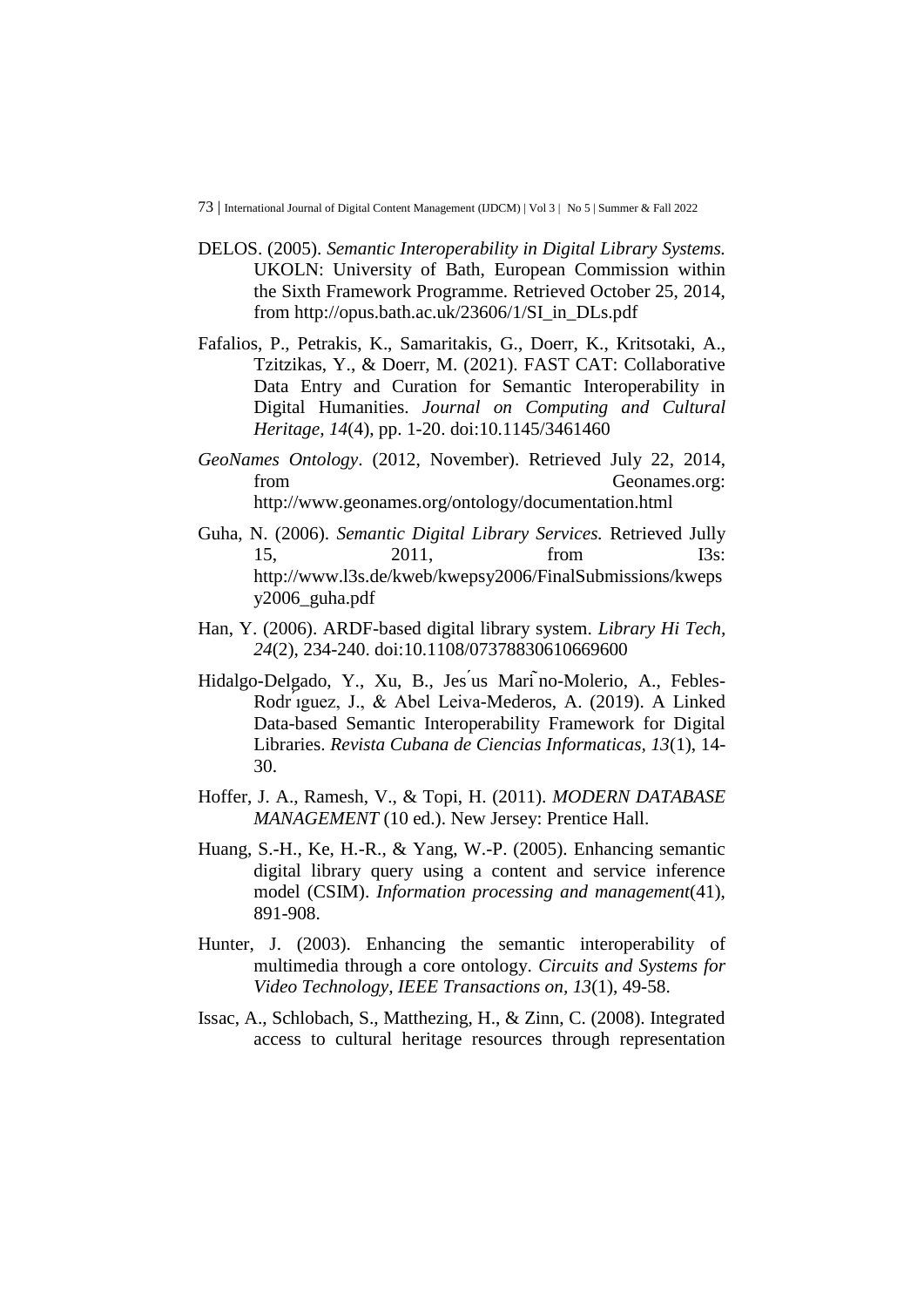and alignment of controlled vocabularies. *Library Review, 57*(3), 187-199. doi:10.1108/00242530810865475

- Klyne, G., & Carroll, J. J. (Eds.). (2004, February 10). *Resource Description Framework (RDF): Concepts and Abstract*. Retrieved July 25, 2014, from W3.org: http://www.w3.org/TR/2004/REC-rdf-concepts-20040210/
- Lesk, M. E. (1997). *Practical Digital libraries, byteel and bucks.* San Francisco: Morgan Kaufman.
- Loutas, N., Kamateri, E., & Tarabanis, K. (2011). A semantic interoperability framework for cloud platform as a service. *Cloud Computing Technology and Science (CloudCom), 2011 IEEE Third International Conference on.* IEEE.
- Macedo, M., & Isaías, P. (2013). Standards Related to Interoperability in EHR & HS. In M. Ángel Sicilia, & P. Balazote (Eds.), *Interoperability in Healthcare Information Systems: Standards, Management, and Technology* (pp. 19-44). IGI global.
- Mai, J.-E. (2003). The future of general classification. In N. J. Williamson, & C. Beghtol, *Knowledge organization and classification in international information retrieval* (pp. 3-12). NewYork: Haworth information press.
- Martín, A., León, C., & López, A. (2015). Enhancing semantic interoperability in digital library by applying intelligent techniques. *2015 SAI Intelligent Systems Conference (IntelliSys)* (pp. 904-911). London: IEEE explore. doi:10.1109/IntelliSys.2015.7361251
- Martinez-costa, C., Kalra, D., & Schulz, S. (2014). Improving EHR semantic interoperability future vision and challenges . *EHealth - For Continuity of Care: Proceedings of MIE2014* (pp. 589-593). IOS Press.
- Martínez-Costa, C., Menárguez-Tortosa, M., & Tomás Fernández-Breis, J. (2013). Interoperability of EHR Systems Based on Semantic Representation and Transformation Models. In M. Ángel Sicilia, & P. Balazote (Eds.), *Interoperability in*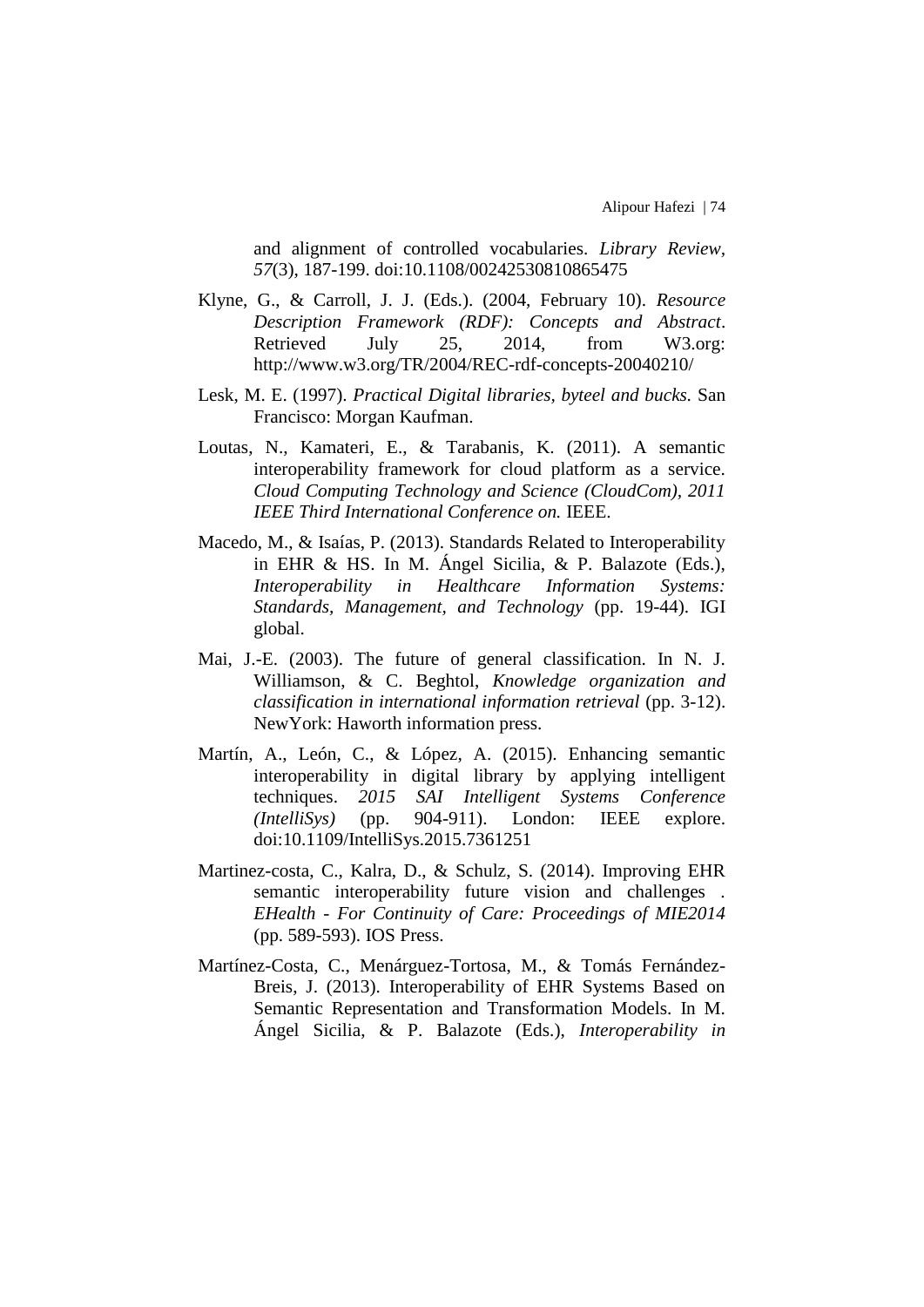*Healthcare Information Systems: Standards, Management, and Technology* (pp. 59-81). IGI global.

- Mayer, P., Mutschke, P., & Petras, V. (2008). Reducing semantic complexity in distributed digital libraries: treatment of term vagueness and document re-ranking. *Library Review, 57*(3), 213-224. doi:10.1108/00242530810865484
- Mayer, W. E., Stumptner, M., Grossmann, G., & Jordan, A. (2013). *Semantic Interoperability in the Oil and Gas Industry: A Challenging Testbed for Semantic Technologies.* Association for the Advancement of Artificial Intelligence.
- Moen, W. (2001). Mapping the interoperability landscape for networked information retrieval. *JCDL '01 Proceedings of the 1st ACM/IEEE-CS joint conference on Digital libraries* (pp. 50-51). New York: ACM.
- Moon, H.-k., & Han, S.-k. (2016). A study of Reference Model of Smart Library based on Linked Open Data . *Journal of the Korea Institute of Information and Communication Engineering,* 20(9), pp. 1666-1672. doi:10.6109/jkiice.2016.20.9.1666
- Nilsson, M. (2008, 01 14). *Expressing Dublin Core metadata using the Resource Description Framework (RDF).* Retrieved May 25, 2015, from Metadata Innovations: http://dublincore.org/documents/dc-rdf/
- Nisheva-Pavlova, M., Shukerov, D., & Pavlov, P. (2015). Design and implementation of a social semantic digital library. *Information Services & Use, 35*(4), pp. 273-284. doi:10.3233/ISU-150784
- *OCLC Worldcat*. (2014). (OCLC.org) Retrieved July 25, 2014, from OCLC: http://www.oclc.org/worldcat.en.html
- Pasad, A., & Madalli, D. P. (2008). Faceted infrastructure for semantic digital libraries. *Library Review, 57*(3), 225-234. doi:10.1108/00242530810865493
- Sahay, R., Zimmermann, A., Fox, R., Polleres, A., & Hauswirth, M. (2013). A Formal Investigation of Semantic Interoperability of HCLS Systems. In M. Ángel Sicilia, & P. Balazote (Eds.),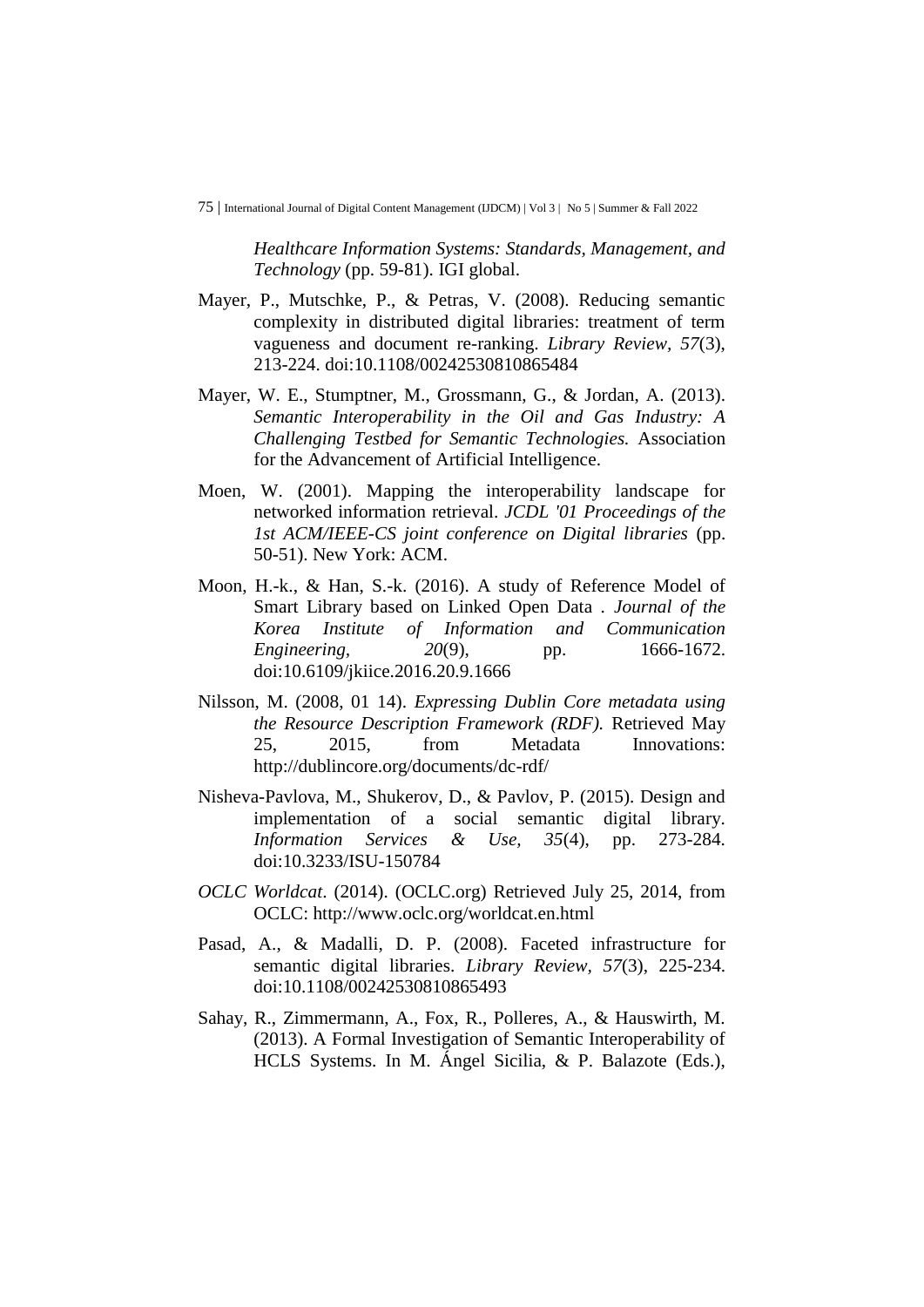*Interoperability in Healthcare Information Systems: Standards, Management, and Technology* (pp. 148-183). IGI Global.

- Shen, R. (2006). *Applying 5S framework to integrating digital libraries.* Virginia: Virginia polytechnic Institute and State University.
- Sheth, A. P. (1998). *Changing focus on interoperability in information systems: from system, syntax, structure to semantics.* Kluwer. Retrieved June 25, 2013, from http://lsdis.cs.uga.edu/lib/download/S98-changing.pdf
- *SweoIG/TaskForces/CommunityProjects/LinkingOpenData*. (2013, November 26). Retrieved July 25, 2014, from W3.org: http://www.w3.org/wiki/SweoIG/TaskForces/CommunityProje cts/LinkingOpenData
- Szyma´nski, J. (2011). Cooperative WordNet Editor for Lexical Semantic Acquisition. *IC3K 2009* (pp. 187-196). Berlin: Springer-Verlag.
- Tennant, R. (2001). Different paths to interoperability. *Library Journal, 126*(3), 118-119.
- Vaishnavi, V. K., & Jr., W. K. (2008). *Design science research methods and patterns: innovating information and communication technology.* NewYork: Taylor and Francis Group.
- Vdovjak, R., & Houben, G.-J. ([2001]). *RDF Based Architecture for Semantic Integration of Heterogeneous Information Sources.* iwayan. Retrieved June 25, 20013, from http://iwayan.info/Research/Interoperability/Papers\_Research/ SemanticMediation/wiiw01.pdf
- Veen, T. V., & Oldroyd, B. (2004). Search and retrieval in the European library: a new approach. *D-lib Magazine, 10*(2). Retrieved May 15, 2015, from http://www.dlib.org/dlib/february04/vanveen/02vanveen.html
- Veltman, K. H. (2001). Syntactic and semantic interoperability: New approaches to knowledge and the semantic web. *New Review of Information Networking, 7*(1), 159-183.